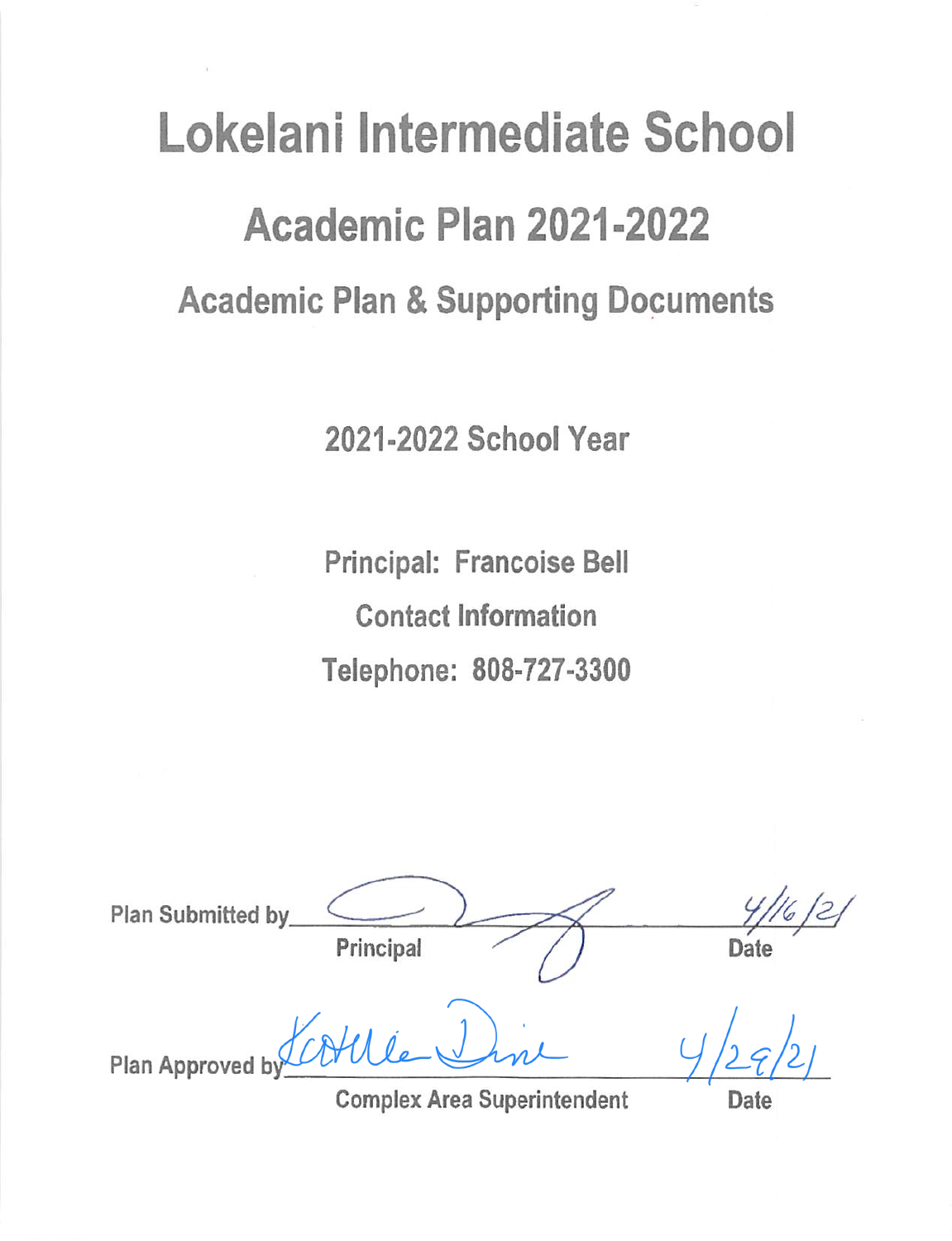

## **Lokelani Intermediate School** 1401 Liloa Drive, Kihei, HI. 96753

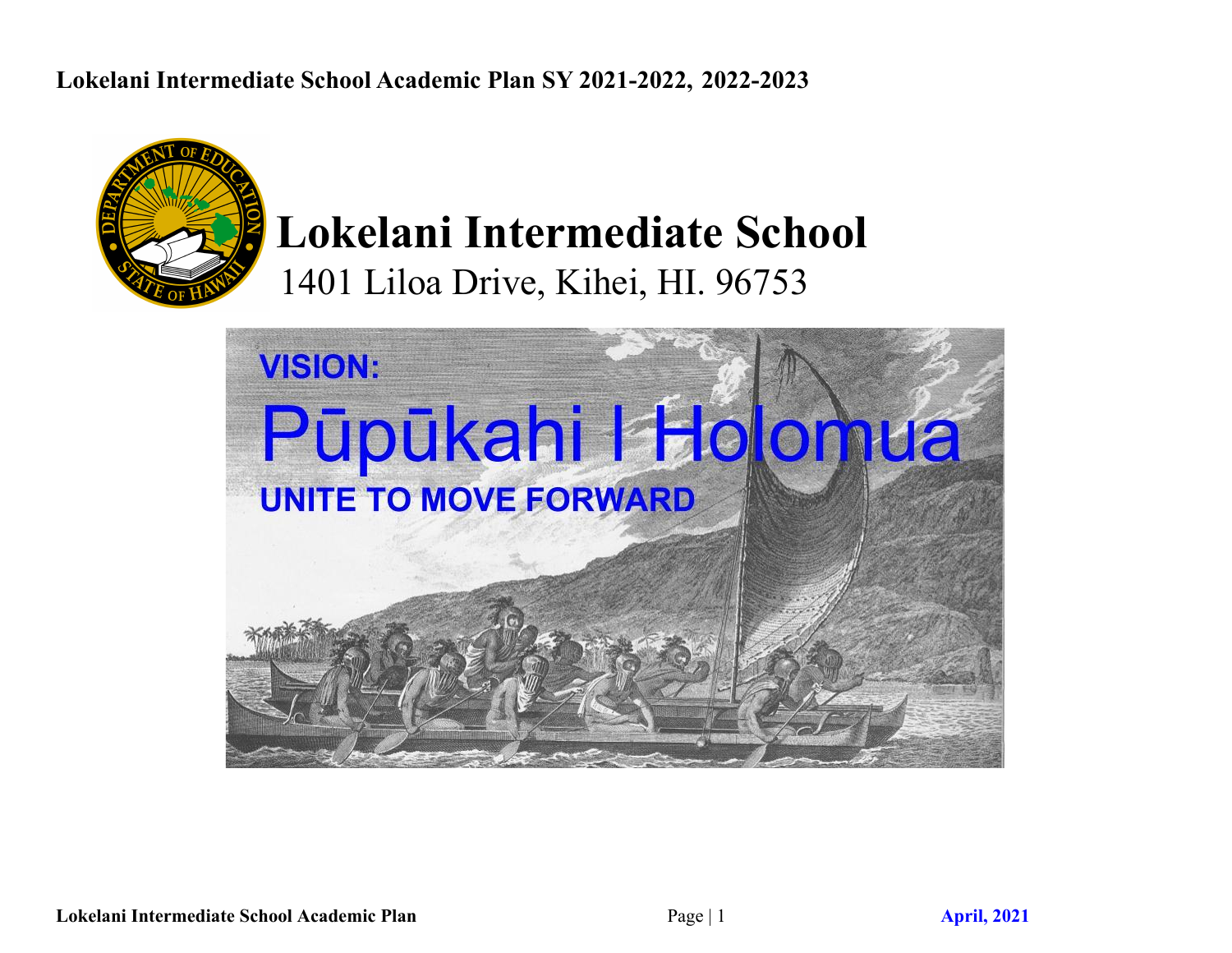| Name and Title of CSI (FOL) Team Accountable Lead (SW2)                                                                                                                                                                                                                                                                                                                                                                                                                                  | Responsible for implementation of the school's strategies and<br><i>initiatives</i> |
|------------------------------------------------------------------------------------------------------------------------------------------------------------------------------------------------------------------------------------------------------------------------------------------------------------------------------------------------------------------------------------------------------------------------------------------------------------------------------------------|-------------------------------------------------------------------------------------|
| Rhea Yalon, CBI Teacher                                                                                                                                                                                                                                                                                                                                                                                                                                                                  | Continuous School Improvement (CSI): International Baccalaureate                    |
| Stephanie Vigneux, Student Services Coordinator (SSC)                                                                                                                                                                                                                                                                                                                                                                                                                                    | <b>CSI:</b> Inclusive Practices                                                     |
| Gary Hall, Deaf Education teacher                                                                                                                                                                                                                                                                                                                                                                                                                                                        | CSI: Wellness                                                                       |
| Hanh Bui, Computer Science teacher                                                                                                                                                                                                                                                                                                                                                                                                                                                       | CSI: Technology                                                                     |
| Levi Bentley, Social Studies teacher/AVID coordinator                                                                                                                                                                                                                                                                                                                                                                                                                                    | <b>CSI: AVID</b>                                                                    |
| Françoise Bell, Principal<br>Rosa Su, Vice Principal<br>Peter Hansen, Vice Principal<br>Kerry Gudmunson, Curriculum Coordinator<br>MaryAnn O'Connell, Science DH<br>BJ Medeiros, Social Studies DH<br>Jaclynn Phillips, Math DH<br>Hanh Bui, Electives DH<br>Debbie Walker, ELA DH<br>Barbara Cooper, Special Education DH<br>Stephanie Vigneux, SSC, CSI Inclusive Practices<br>Levi Bentley, CSI AVID<br>Hana Bui, CSI Technology<br>Alicia Viernes, SASA<br>Vanessa Geddes, Registrar | <b>Steering Committee</b>                                                           |
| Francoise Bell, Principal<br>Peter Hansen, Vice Principal<br>Kerry Gudmunson, Curriculum Coordinator<br>Jennifer Nay, PCNC<br>(SW2)                                                                                                                                                                                                                                                                                                                                                      | School Community Council (SCC)                                                      |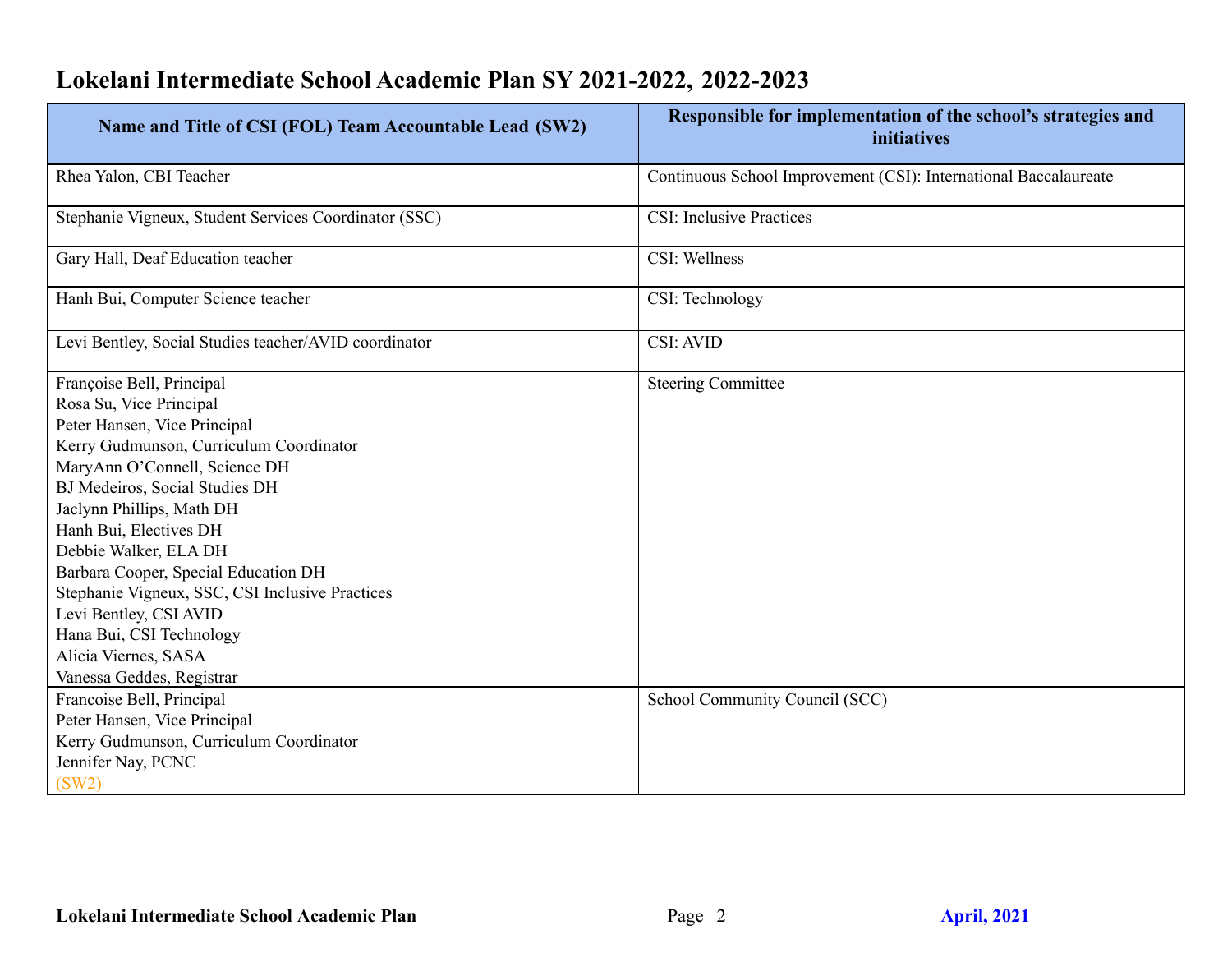#### **Where are we now?**

In SY19-20, we completed our WASC full [self-study](https://docs.google.com/document/d/1pASSFR9grZcdzqzZ3pAH-bTaPYBnNwoQCExAtB-FcBE/edit?usp=sharing) report. It was the decision of the Commission to grant six-year accreditation status with a One-day Mid-cycle Visit, through June 30, 2027. Strengths and prioritized needs are outlined in the matrix in [Chapter](https://docs.google.com/document/d/1l8c0BAQ7M_1mqhVDBsd24HvdR8N4x6eujxcyYNdxXC0/edit?usp=sharing) 4 of the report.

|                    |    | 2015-2016<br>(% of Students<br><b>Meeting Proficiency)</b> |    |    | 2016-2017<br>(% of Students<br><b>Meeting Proficiency)</b> |    |              | 2017-2018<br>(% of Students<br><b>Meeting Proficiency)</b> |    |              | 2018-2019<br>(% of Students<br><b>Meeting Proficiency)</b> |    |
|--------------------|----|------------------------------------------------------------|----|----|------------------------------------------------------------|----|--------------|------------------------------------------------------------|----|--------------|------------------------------------------------------------|----|
|                    | S  | C                                                          | HI | S  | C                                                          | HI | $\mathsf{s}$ | C                                                          | HI | $\mathsf{s}$ | C                                                          | HI |
| Language<br>Arts   | 45 | 42                                                         | 49 | 49 | 41                                                         | 49 | 57           | 48                                                         | 54 | 58           | 48                                                         | 52 |
| <b>Mathematics</b> | 34 | 27                                                         | 38 | 34 | 27                                                         | 38 | 40           | 30                                                         | 38 | 45           | 32                                                         | 38 |
| Science            | 32 | 40                                                         | 38 | 39 | 41                                                         | 43 | 61           | 46                                                         | 44 | 62           | 46                                                         | 41 |

S: School. C: Complex. HI: State

|                      |                          | 2015-2016<br>(% of Students Meeting<br>Proficiency) |            |                          | 2016-2017<br>(% of Students Meeting<br>Proficiency) |            |                          | 2017-2018<br>(% of Students Meeting<br>Proficiency) |            |                          | 2018-2019<br>(% of Students Meeting<br>Proficiency) |                   |
|----------------------|--------------------------|-----------------------------------------------------|------------|--------------------------|-----------------------------------------------------|------------|--------------------------|-----------------------------------------------------|------------|--------------------------|-----------------------------------------------------|-------------------|
|                      | <b>SBA</b><br><b>ELA</b> | <b>SBA</b><br><b>Math</b>                           | HSA<br>SCI | <b>SBA</b><br><b>ELA</b> | <b>SBA</b><br><b>Math</b>                           | HSA<br>SCI | <b>SBA</b><br><b>ELA</b> | <b>SBA</b><br><b>Math</b>                           | HSA<br>SCI | <b>SBA</b><br><b>ELA</b> | <b>SBA</b><br><b>Math</b>                           | <b>HSA</b><br>SCI |
| <b>Disadvantaged</b> | 32.3                     | 24.6                                                | 27.6       | 37.5                     | 24.1                                                | 25.2       | 48.7                     | 35.3                                                | 55.4       | 51.9                     | 36.6                                                | 55.6              |
| <b>IDEA</b>          | 3.2                      | 3.1                                                 | 10.0       | 5.0                      | 1.6                                                 | 23.3       | 11.5                     | 8.5                                                 | 4.6        | 11.8                     | 5.7                                                 | 0.0               |
| English<br>Learners  | 0                        | $\Omega$                                            | $\Omega$   | 0                        | 7.5                                                 | 14.3       | 8.8                      | 9.1                                                 | 17.7       | 10.3                     | 13.8                                                | 18.1              |

Achievement Gap, High Needs (Strive HI) [SY16-17:](https://drive.google.com/file/d/0Bzdf1zvUMyj9S1F1UnR2QWp1WTQ/view) ELA: 24 points, Math: 23 points [SY17-18:](https://drive.google.com/file/d/1i_gyR6pFcYjpGdfI0MFuulWziYEWtf_I/view?usp=sharing) ELA: 26 points, Math: 19 points

[SY18-19:](https://drive.google.com/a/lokelanischool.k12.hi.us/file/d/1A-Wuq-Bc-uxEvCLsM1dOcB7F-mZCsn1h/view?usp=sharing) ELA: 23 points, Math: 22 points

The percentage of students meeting or exceeding proficiency levels in Language Arts, Math, and Science have increased over the last four years. Science proficiency has increased the most,  $30\%$  since SY15-16.

(WASC pg. 52 SGA 1) (SW3)

Due to COVID-19 our students were not able to take the SBA/NGSS test for the 2019-2020 school year. We will update with the 2020-2021 chart once completed.

Over the past four years, the percentage of disadvantaged students meeting proficiency on both Smarter Balanced ELA and Math and Hawaii State Assessment in Science have increased. (SW1) (SW3)

While proficiency rates have increased for IDEA students in ELA, there has been no significant improvements in proficiency levels for IDEA students in Math and Science..

Strive HI data over the past three years shows the achievement gap for high needs students has not shown significant improvement in ELA or Math.

(WASC pg. 52 SGA 1)

Due to COVID-19 our students were not able to take the SBA/NGSS test for the 2019-2020 school year. We will update with the 2020-2021 chart once completed.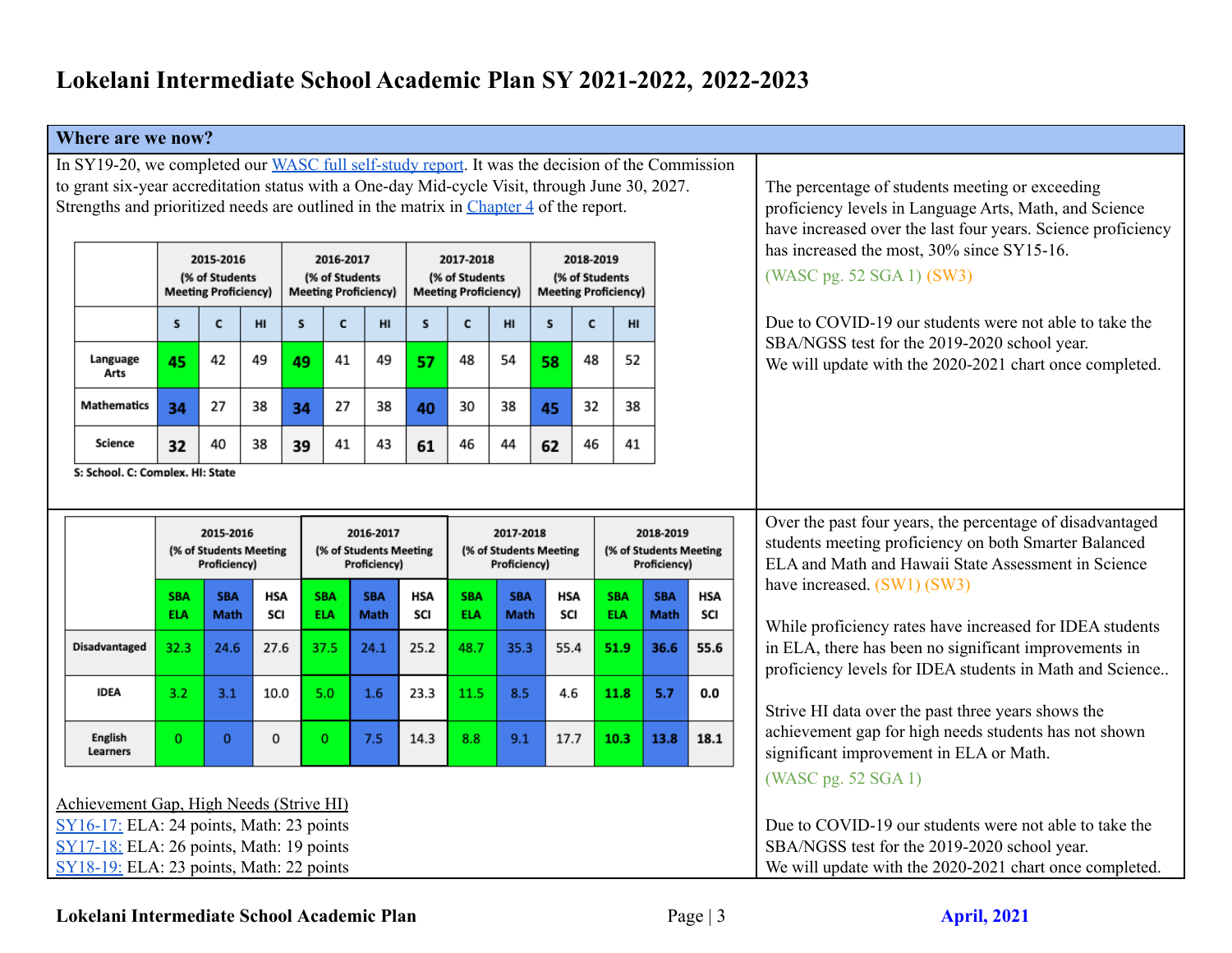After analyzing data from our WASC Self Study, we have identified the following school-wide Student Learner Needs:

- 1. Increase student engagement
- 2. Students need support in reading comprehension
- 3. Students need support in math fluency
- 4. Students need access to SEL

#### **Goal 1: Student Success. All students demonstrate they are on a path toward success in college, career and citizenship.**

**Student Success.** All students demonstrate they are on a path toward success in college, career and citizenship.

- $\Box$  Objective 1: EMPOWERED: All students are empowered in their learning to set and achieve their aspirations for the future.
- $\Box$  Objective 2: WHOLE CHILD: All students are safe, healthy, and supported in school, so that they can engage fully in high-quality educational *opportunities.*
- $\Box$  Objective 3: WELL-ROUNDED: All students are offered and engage in rigorous, well-rounded education so they are prepared to be successful in their *post-high school goals.*
- ☐ *Objective 4: PREPARED & RESILIENT: All students transition successfully throughout their educational experiences.*

#### **Outcome:**

By the end of their experience at Lokelani Intermediate School, students will be advocates in their own learning. Our students will be engaged and motivated through rigorous learning opportunities where they can practice creative problem solving and see themselves as part of our community. Students will be able to apply HA in their current academic lives and have diverse opportunities to explore, plan, and prepare for their futures. As we focus on increasing student engagement and all of our students' proficiency in Literacy and Math, we will also focus on educating the whole child to ensure physical, social, and emotional needs are being met.

#### **Rationale:**

When students create and set learning goals for themselves, and are actively engaged in rigorous learning opportunities, they are more likely to be prepared for post-secondary success.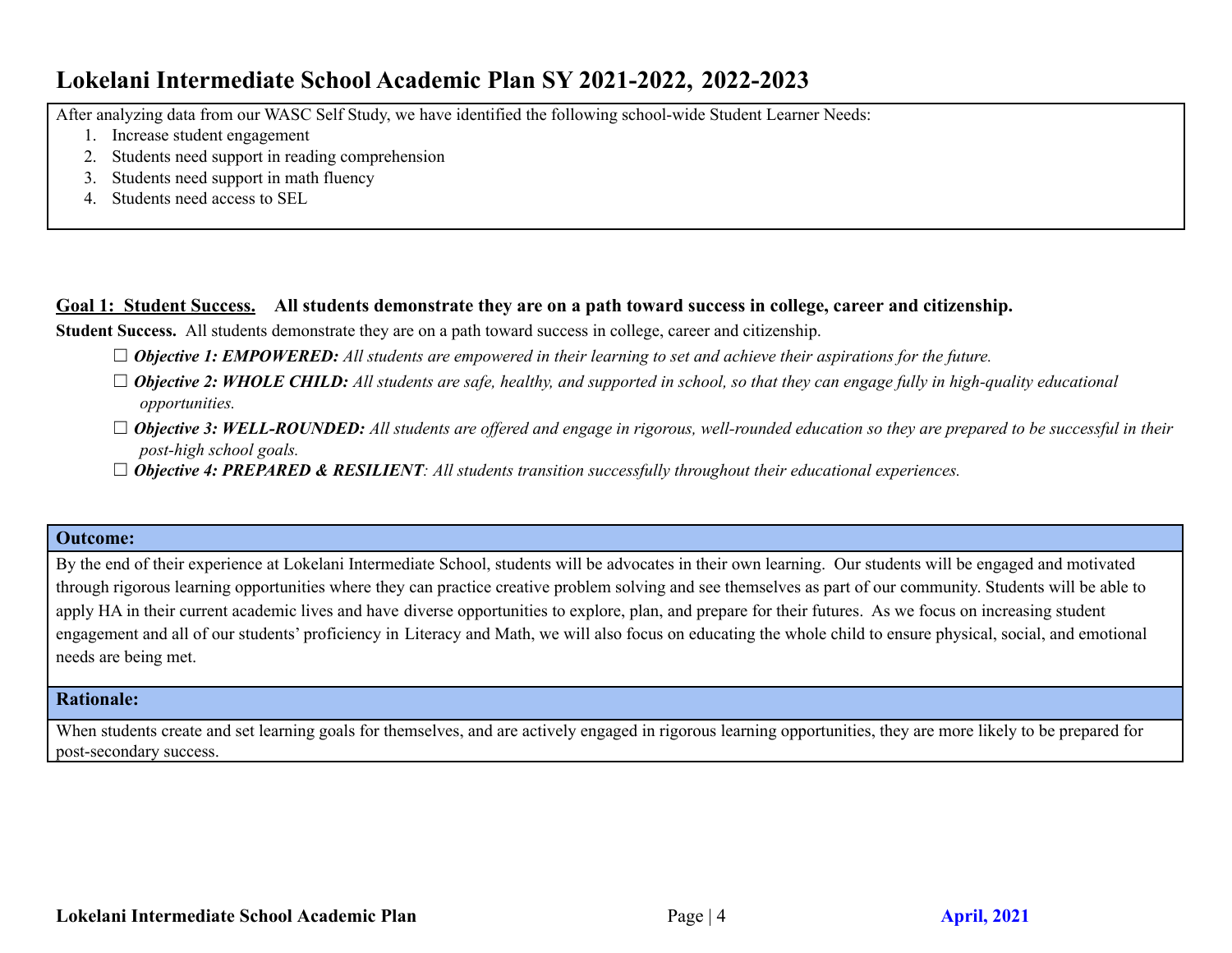| <b>Planning</b>                                                                                             |                                                                                                                                                                                                                                                                                                                                                                                                                                                                                          |                                                                                           |                                                                                                       | <b>Interim Measures of Progress</b>                                                                                                     |
|-------------------------------------------------------------------------------------------------------------|------------------------------------------------------------------------------------------------------------------------------------------------------------------------------------------------------------------------------------------------------------------------------------------------------------------------------------------------------------------------------------------------------------------------------------------------------------------------------------------|-------------------------------------------------------------------------------------------|-------------------------------------------------------------------------------------------------------|-----------------------------------------------------------------------------------------------------------------------------------------|
| <b>Desired Outcome</b>                                                                                      | <b>Enabling Activities</b><br>(Indicate year(s) of implementation<br>in next column)                                                                                                                                                                                                                                                                                                                                                                                                     | Accountable<br>$\text{Lead}(s)$                                                           | Source of<br><b>Funds</b><br>(Check)<br>applicable<br>boxes to<br><i>indicate source</i><br>of funds) | Define the relevant data used to regularly<br>assess and monitor progress                                                               |
| The learning gap<br>between Special<br>Education and general<br>education students will<br>be narrowed.     | Students with special needs will receive<br>$\bullet$<br>standards-based specialized instruction in<br>the least restrictive environment, using<br>supplementary aids and supports and<br>inclusive teaching practices. (WASC pg. 52)<br>SGA 2)(SW6)                                                                                                                                                                                                                                     | <b>SPED Teachers</b><br>General<br>Education<br>Teachers                                  | <b>WSF</b><br>Title I                                                                                 | SBA data<br><b>STAR Universal Screener</b><br>Formative and Summative Assessments<br><b>IEP Progress Reports</b>                        |
| The learning gap<br>between EL students<br>and other students will<br>be narrowed.                          | English learners will receive content-based<br>$\bullet$<br>ESL and sheltered instruction in classes<br>with their peers. Pull-out support will be<br>provided during an elective class to students<br>who are entering or emerging on the WIDA<br>ACCESS assessment. Part-time teacher will<br>provide support to EL students in English<br>Language Arts classes. (WASC pg. 52 SGA<br>All teachers are working toward the TESOL<br>$\bullet$<br>requirement. (WASC pg. 52 SGA 1 and 2) | Principal<br>EL Teacher                                                                   | <b>WSF</b>                                                                                            | SBA data<br><b>WIDA Access results</b><br><b>STAR Universal Screener</b><br>Formative and Summative Assessments                         |
| All students will be<br>provided with<br>additional support to<br>meet or exceed<br>proficiency in Literacy | Students who scored level 1 or 2 on the<br>$\bullet$<br>SBA in Literacy with below grade level<br>reading fluency will be offered a reading<br>intervention elective. (WASC pg. 52 SGA<br>$1)$ (SW1)(SW6)                                                                                                                                                                                                                                                                                | Principal/VP<br>Registrar<br>Counselor<br><b>ELA</b><br>Department/RTI<br>reading teacher | District<br>Grant                                                                                     | SBA data<br><b>DIBELS Oral Reading Fluency</b><br>$\bullet$<br><b>Progress Monitoring</b><br><b>Formative and Summative Assessments</b> |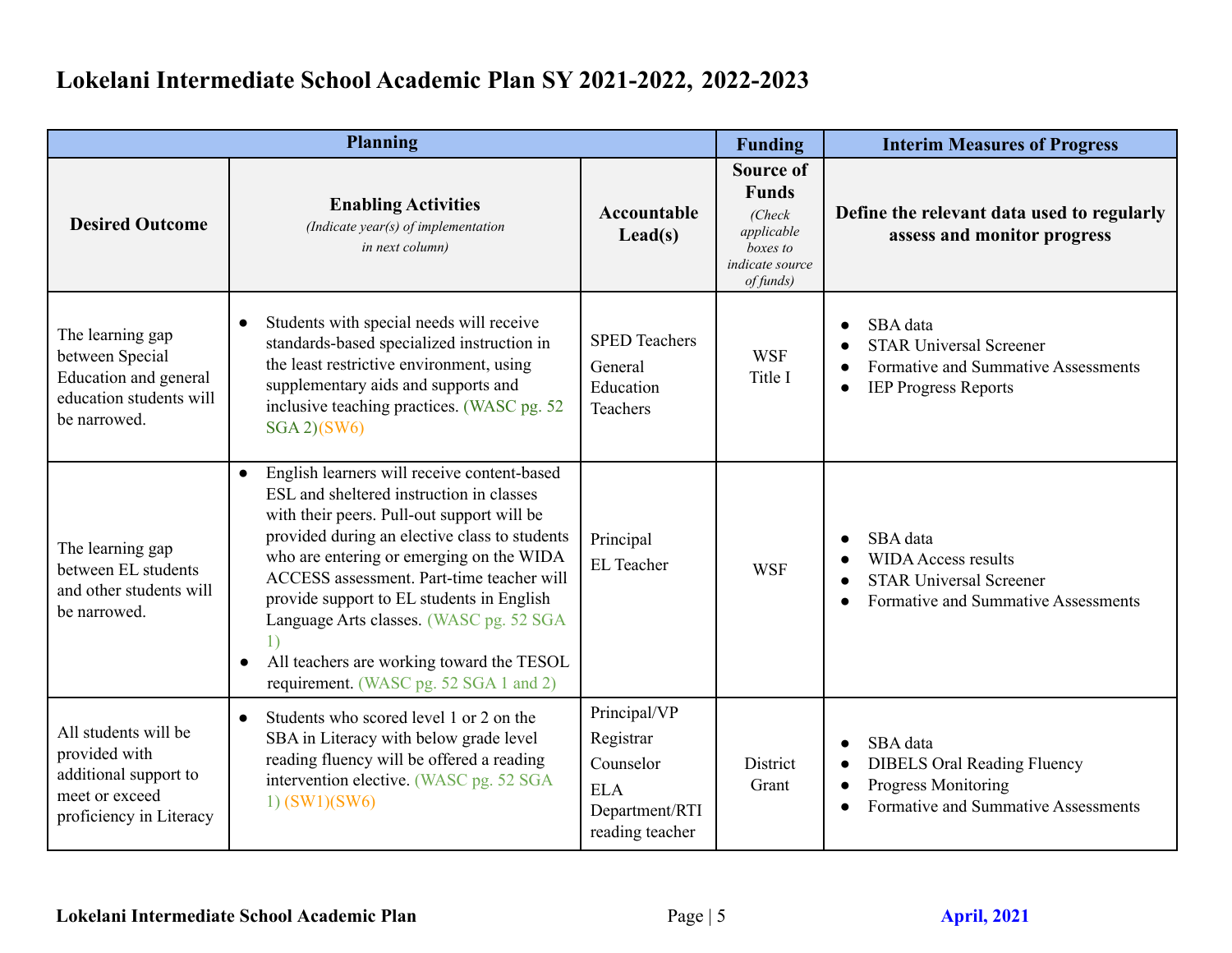| All students will be<br>provided with<br>additional support to<br>meet or exceed<br>proficiency in Math                                                                                                                                   | Students identified will be offered RTI in<br>math (WASC pg. 52 SGA 1)<br>After-school programs will be offered<br>(SW6)                                                                                                                                           | Principal<br><b>SSC</b><br>Counselor<br>Math<br>Department/RTI<br>math teacher | <b>WSF</b><br>Title I | SBA data<br><b>STAR Universal Screener</b><br><b>Formative and Summative Assessments</b>                                           |
|-------------------------------------------------------------------------------------------------------------------------------------------------------------------------------------------------------------------------------------------|--------------------------------------------------------------------------------------------------------------------------------------------------------------------------------------------------------------------------------------------------------------------|--------------------------------------------------------------------------------|-----------------------|------------------------------------------------------------------------------------------------------------------------------------|
| Enrichment<br>opportunities will be<br>provided for students in                                                                                                                                                                           | Students will have the opportunity to attain<br>high school credit for Spanish, Algebra, and<br>Geometry electives. (WASC pg. 52 SGA 2)<br>(SW6)                                                                                                                   | Principal<br>Counselor<br>Registrar<br>Math<br>Department<br>Spanish Teacher   |                       | SBA data<br><b>STAR Universal Screener</b><br>Teacher recommendation<br>Number of students taking advanced<br>$\bullet$<br>courses |
| preparation for college<br>and career readiness.                                                                                                                                                                                          | Honors classes will be offered to students<br>$\bullet$<br>who exceeded proficiency in Literacy, Math<br>and Science. (WASC pg. 52 SGA 2) (SW6)<br>AVID and Honors classes will be<br>incorporated into the curriculum at each<br>grade level. (WASC pg. 52 SGA 2) | Principal<br>Counselor<br>Registrar<br><b>AVID</b><br>Coordinator              |                       | SBA data<br><b>STAR Universal Screener</b><br>Teacher recommendation<br>Number of students taking advanced<br>courses              |
| Students will be able to<br>make connections<br>between classroom<br>content and their<br>community, by<br>identifying common<br>themes, and developing<br>solutions to issues, and<br>problems through cross<br>curricular perspectives. | Students will participate in lessons that<br>$\bullet$<br>embrace cultural diversity and the HA<br>initiatives culminating in a digital<br>portfolio.(WASC pg. 52 SGA 3 and 5)                                                                                     | <b>Grade Level</b><br>Teachers                                                 | <b>WSF</b><br>Title 1 | Culturally diverse and/or HA lesson plans<br><b>Digital Portfolios</b><br>$\bullet$                                                |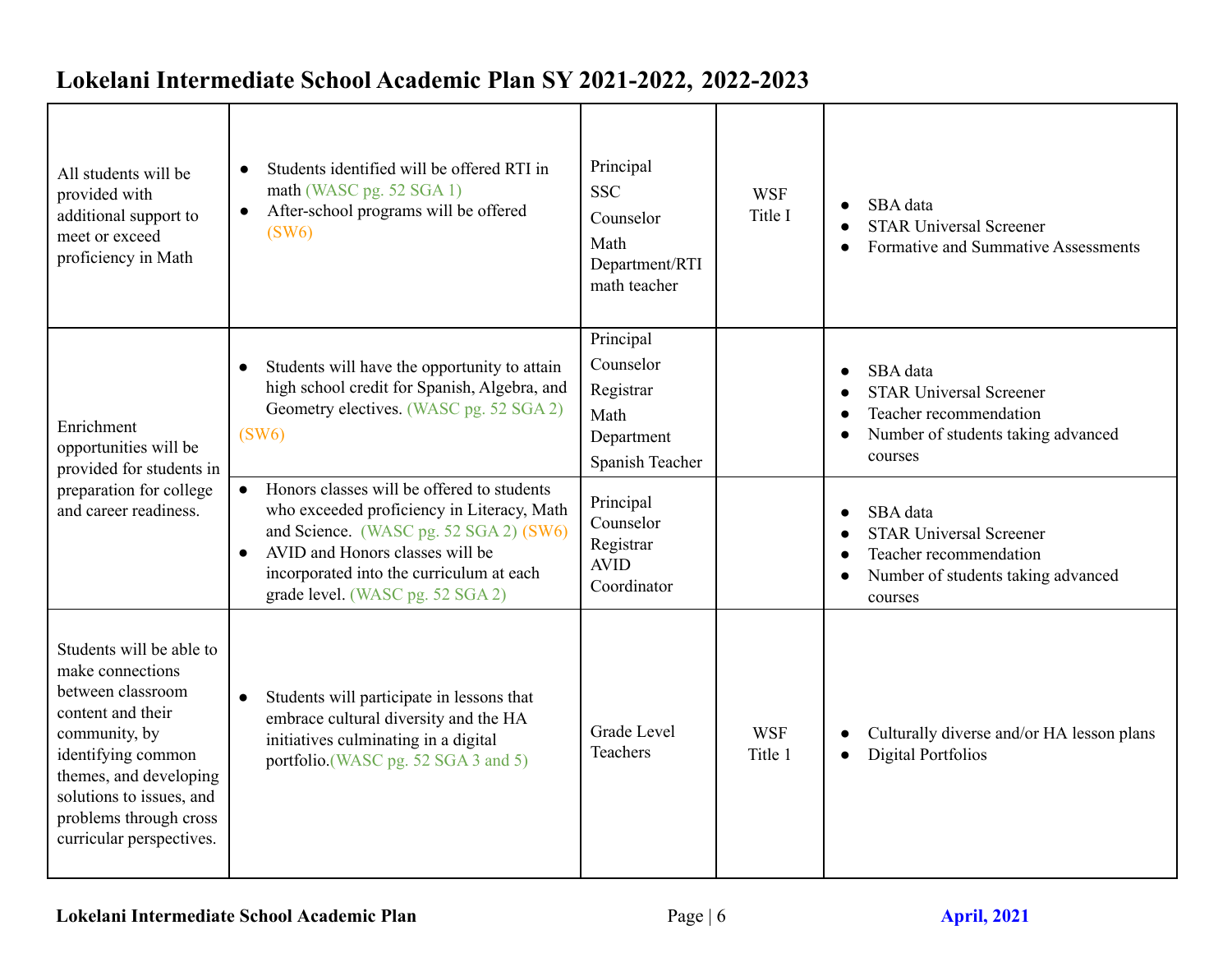| Students will<br>experience learning<br>outside the classroom<br>environment.                                  | Students will participate in at least one field<br>$\bullet$<br>trip per year to engage in high quality<br>educational opportunities outside the<br>classroom when restrictions are lifted<br>(WASC pg. 52 SGA 2 and 3)                                                                                                 | Grade Level<br>Teachers | <b>WSF</b><br>Title I | <b>Digital Portfolios</b><br>$\bullet$                                       |
|----------------------------------------------------------------------------------------------------------------|-------------------------------------------------------------------------------------------------------------------------------------------------------------------------------------------------------------------------------------------------------------------------------------------------------------------------|-------------------------|-----------------------|------------------------------------------------------------------------------|
| Students will value<br>academics and<br>participate in<br>community service.                                   | Students will be given the opportunity to<br>$\bullet$<br>participate in our Malama Recognition<br>Program and Student Senate to promote<br>high student achievement, student voice,<br>and community involvement. (WASC pg. 52<br>SGA 3) (SW6)                                                                         | <b>SAC</b><br>Counselor | <b>WSF</b><br>Title I | Student quarterly report cards<br>Community service logs<br>$\bullet$        |
| Students should have a<br>voice in their<br>education.                                                         | All students will have the opportunity to<br>$\bullet$<br>choose electives based on interests which<br>should support their future aspiration.<br>(WASC pg. 52 SGA 3)<br>Students will be given the opportunities to<br>$\bullet$<br>demonstrate their learning through different<br>modalities (WASC pg. 52 SGA 3)     | Counselor<br>Registrar  |                       | Student schedules<br>Elective choice forms                                   |
| Students are provided<br>the opportunity to be<br>successful in all<br>subjects.                               | Academic recovery program(s) will be<br>$\bullet$<br>available for students who have failed one<br>or more core courses before progressing to<br>the next grade level. (WASC pg. 52 SGA 2)<br>(SW1) (SW6)                                                                                                               | Counselor               | Title I               | Student quarterly report cards<br>Student schedules<br>Academic reports      |
| Students learn from<br>community partners<br>and begin to think<br>about and plan for their<br>future careers. | In partnerships with the community:<br>All students will have the opportunity to<br>connect with community partners<br>(WASC pg. 52 SGA 5)<br>All students will have the opportunity to<br>$\bullet$<br>participate in after-school STEM and<br>sports programs to develop the whole<br>child. (WASC pg. 52 SGA 2)(SW6) | Vice Principal          | Other                 | Student feedback forms<br>Intramural rosters<br>After-school program rosters |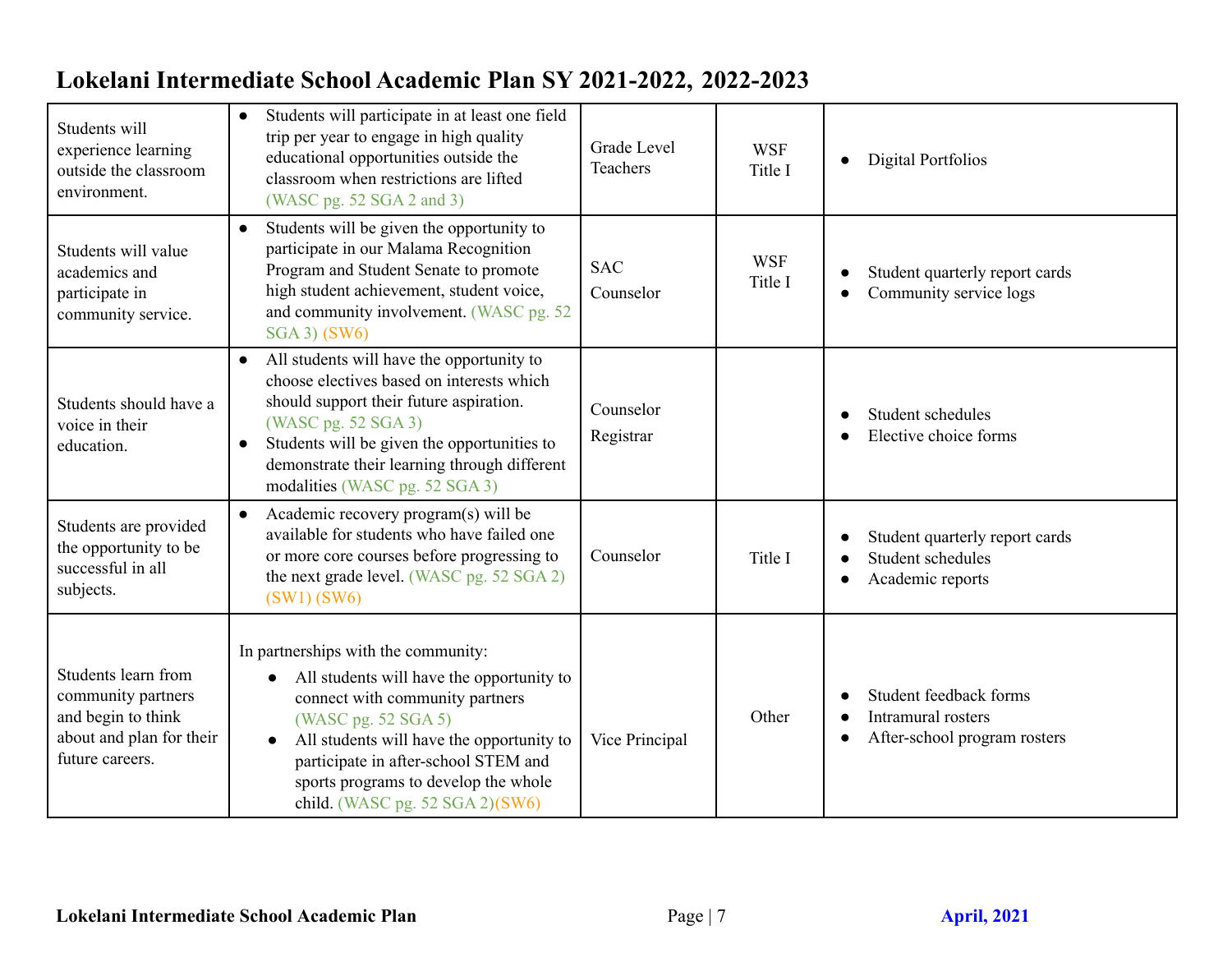| Students learn skills<br>managing natural<br>resources and<br>understanding their<br>carbon footprint.                                                                          | All students will have opportunities to<br>$\bullet$<br>utilize our garden as an outdoor classroom<br>through our partnership with Grow Some<br>Good. (WASC pg. 52 SGA 3) (SW6)                                                                                                                                                                                                                                                                                                           | Vice Principal<br>Classroom<br>Teachers<br>Garden<br>Coordinator | <b>WSF</b><br>Other   | Garden schedule<br>Lesson plans<br>Student feedback                                                                                                   |
|---------------------------------------------------------------------------------------------------------------------------------------------------------------------------------|-------------------------------------------------------------------------------------------------------------------------------------------------------------------------------------------------------------------------------------------------------------------------------------------------------------------------------------------------------------------------------------------------------------------------------------------------------------------------------------------|------------------------------------------------------------------|-----------------------|-------------------------------------------------------------------------------------------------------------------------------------------------------|
| All students will<br>become proficient<br>using the skills of<br>organization, goal<br>setting, and self<br>monitoring through the<br>use of AVID strategies<br>and techniques. | All students will be provided organizational<br>tools.<br>Advisory teachers will direct students on the<br>set up procedures of all supplies<br>Students will be explicitly taught the<br>$\bullet$<br>strategy of creating SMART goals using an<br>AVID template<br>Self monitoring will be practiced in<br>conjunction with SMART goals using time<br>logs, daily trackers and student planners to<br>ensure student success in reaching their<br>goals (WASC pg. 52 SGA 1 and 2) (SW6) | <b>AVID</b><br>Coordinator<br>Counselor<br>Teachers              | <b>WSF</b><br>Title I | Organizational tools<br>SMART goals created by students<br>Student planners<br>Student quarterly report cards<br>Teacher feedback<br>Student feedback |
| All students will be<br>empowered with tools<br>and strategies to handle<br>day-to-day social<br>interactions.                                                                  | All students will participate in an SEL<br>program to help them develop skills and<br>techniques for the best way to interact and<br>resolve social conflicts. (WASC pg. 52 SGA<br>$4)$ (SW6)                                                                                                                                                                                                                                                                                             | <b>SAC</b><br>Teachers                                           |                       | Student advisory schedules<br>An SEL curriculum<br>Student feedback<br>Teacher feedback                                                               |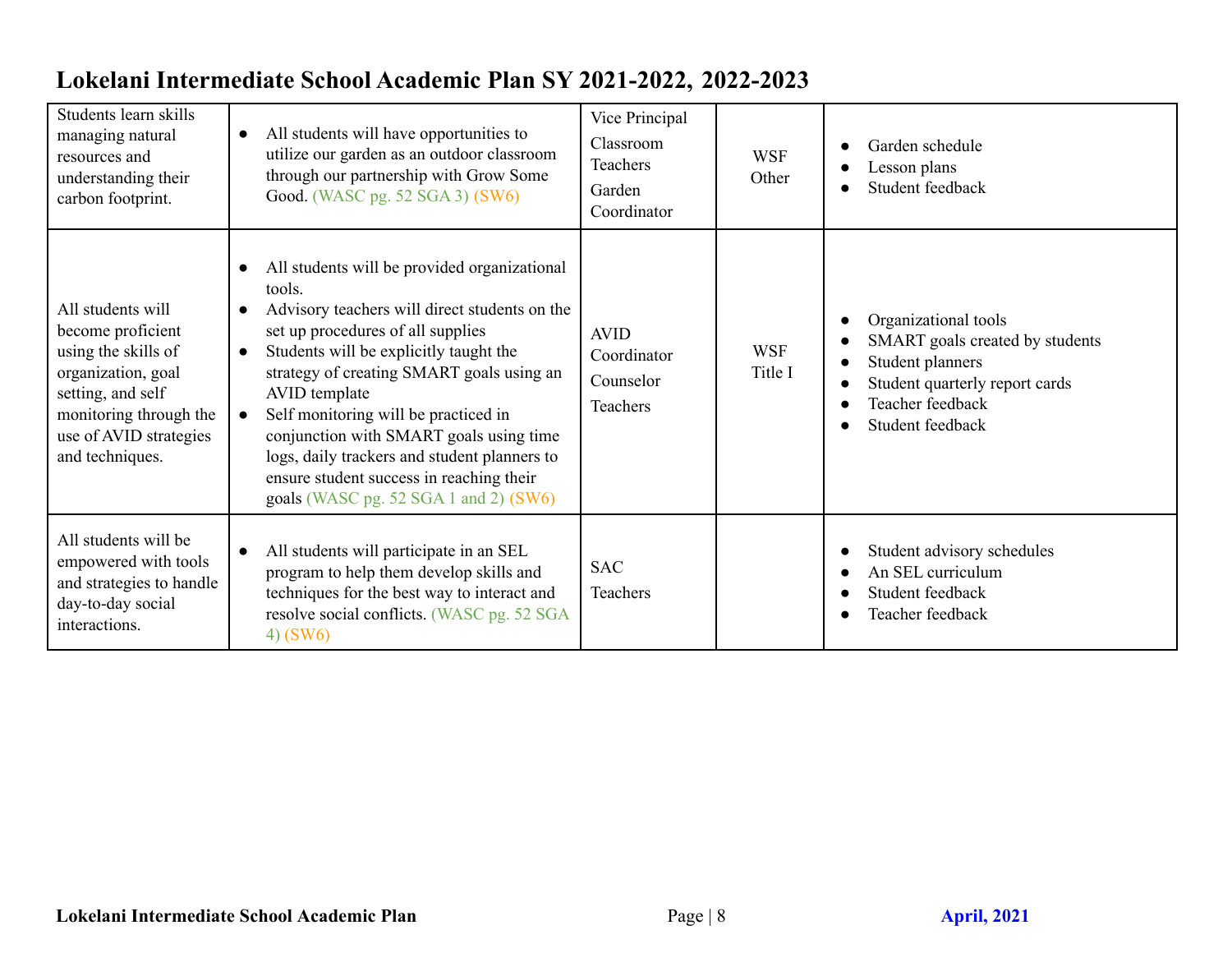**Goal 2: Staff Success. Lokelani Intermediate School has a high-performing culture where employees have the training, support, and professional development to contribute effectively to student success.**

 $\Box$  Objective 1: FOCUSED PROFESSIONAL DEVELOPMENT: Develop and grow employees to support student success and and continuous *improvement*

- $\Box$  Objective 2: TIMELY RECRUITMENT and PLACEMENT: TImely recruitment and placement of applicants to better serve all students to address *achievement gaps and attain equity.*
- $\Box$  Objective 3: EXPANDED PROFESSIONAL PIPELINE: Expand well-qualified applicant pools for all Hawai'i educator positions and expand the *number of candidates who are prepared to support Student Success Objectives*

#### **Outcome**

Lokelani Intermediate School has a high-performing culture where employees have the training, support, and professional development to contribute effectively to student success. Professional learning will be focused on increasing our teachers' knowledge, understanding, and ability to use a variety of data sources and instructional strategies to deliver engaging and rigorous content, which meets the needs of our diverse learners to positively impact student achievement.

#### **Rationale**

In order to provide high-quality first time instruction, teachers need time to collaborate and share best practices with one another. We must provide support and professional learning time to all of our teachers so they can implement effective instructional strategies to increase student achievement and engagement.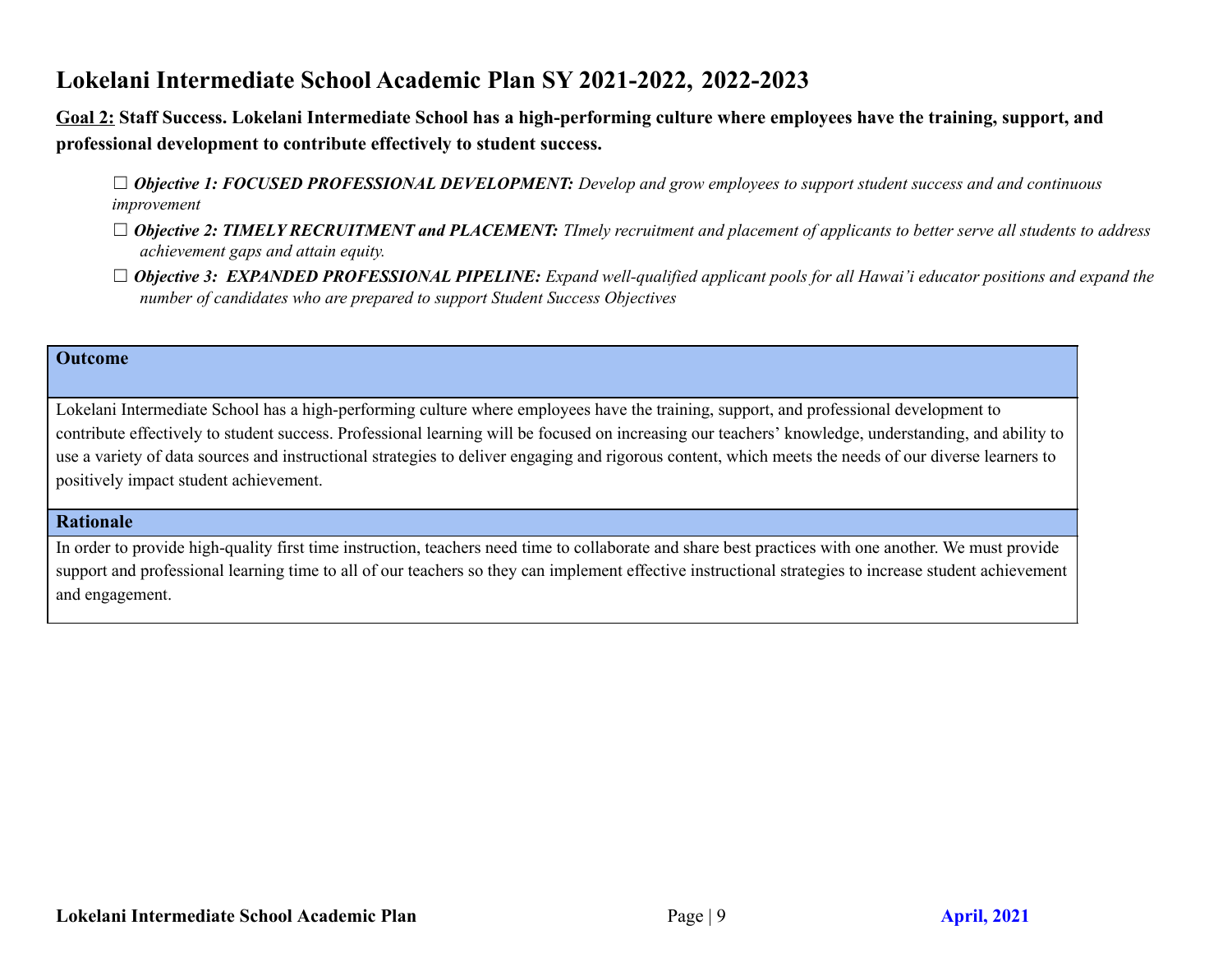|                                                                                              | <b>Planning</b>                                                                                                                                                                                                                                                                                                                                                                                                              |                                    | <b>Funding</b>                                                                          | <b>Interim Measures of Progress</b>                                                                                                                                                                                      |
|----------------------------------------------------------------------------------------------|------------------------------------------------------------------------------------------------------------------------------------------------------------------------------------------------------------------------------------------------------------------------------------------------------------------------------------------------------------------------------------------------------------------------------|------------------------------------|-----------------------------------------------------------------------------------------|--------------------------------------------------------------------------------------------------------------------------------------------------------------------------------------------------------------------------|
| <b>Desired Outcome</b>                                                                       | <b>Enabling Activities</b><br>(Indicate year(s) of implementation<br>in next column)                                                                                                                                                                                                                                                                                                                                         | <b>Accountable Lead(s)</b>         | Source of<br><b>Funds</b><br>(Check applicable<br>boxes to indicate<br>source of funds) | Define the relevant data used to regularly<br>assess and monitor progress                                                                                                                                                |
| Teachers will use student<br>literacy, math, and other data<br>sources to drive instruction. | Quarterly professional<br>development sessions<br>related to data-driven<br>instructional practices<br>will be conducted for<br>teachers. $(SW6)$<br>Teachers will analyze data<br>from multiple sources to<br>plan for targeted<br>instruction based on<br>students' needs. (WASC<br>pg. 52 SGA 1 and 2)<br>Teachers will embed<br>data-driven<br>decision-making in all<br>instructional processes.<br>(WASC pg. 52 SGA 1) | Principal<br><b>VP</b><br>Teachers | <b>WSF</b><br>Title II                                                                  | PD Sign In sheets<br><b>SBA</b> Scores<br>STAR Universal Screener data<br><b>WIDA Access results</b><br>Feedback from teachers<br>Student work samples<br>Formative and summative assessments<br>Panorama Survey results |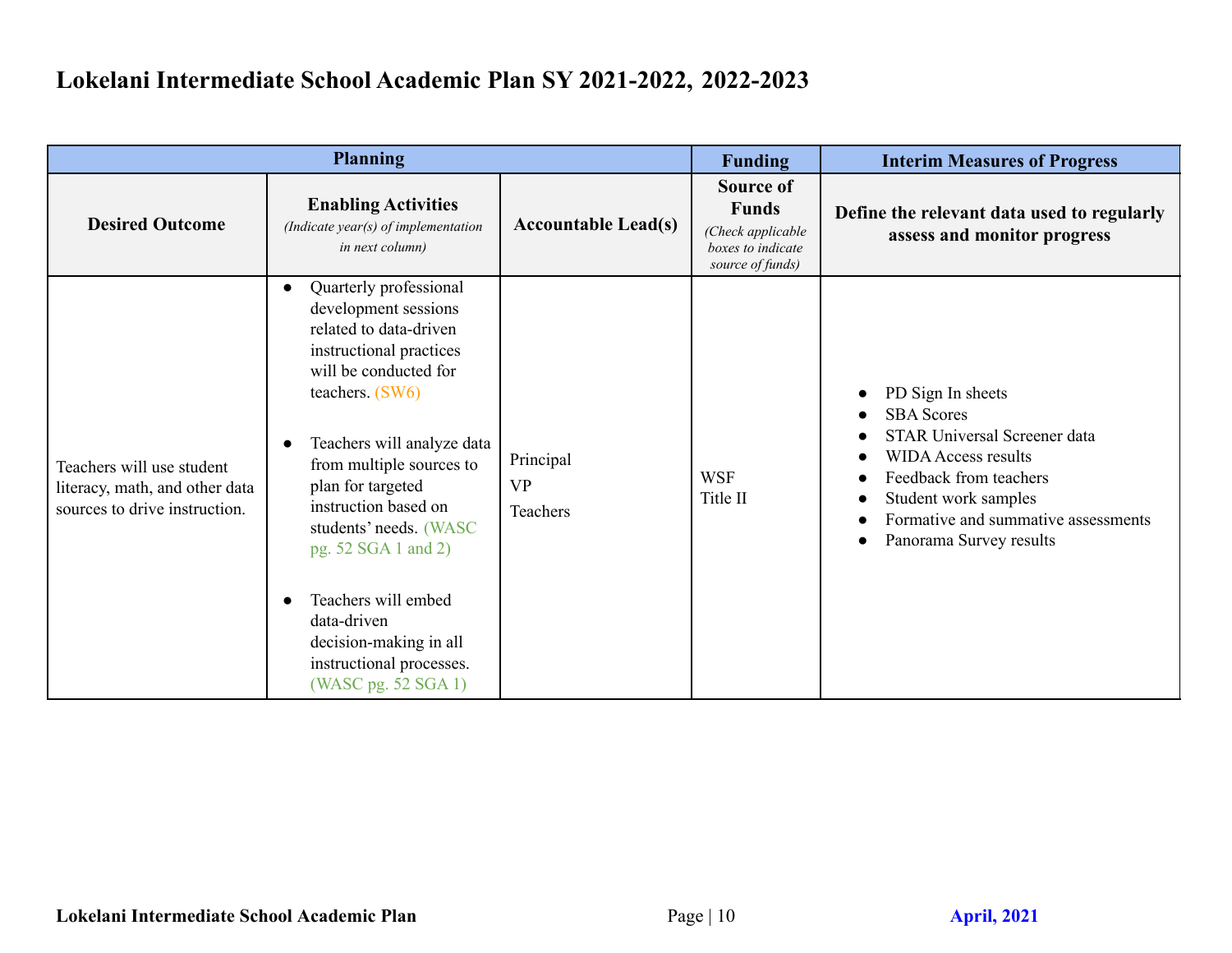| Teachers will use literacy<br>and math strategies<br>cross-curricularly.                                                                          | Resource personnel will<br>conduct PDs to share<br>quarterly focus standards<br>and teaching strategies<br>with other content areas<br>teachers. Strategies<br>shared will be used<br>cross-curricularly to<br>increase ELA and Math<br>proficiency levels.<br>(WASC pg. 52 SGA<br>1)(SW6) | <b>Resource Personnel</b><br>Principal<br><b>VP</b><br>Teachers | <b>WSF</b><br>Title II            | PD Sign In sheets<br>Feedback/follow up from teachers<br>Lesson plans<br>Student work samples<br>Formative and summative assessments<br>Classroom observations |
|---------------------------------------------------------------------------------------------------------------------------------------------------|--------------------------------------------------------------------------------------------------------------------------------------------------------------------------------------------------------------------------------------------------------------------------------------------|-----------------------------------------------------------------|-----------------------------------|----------------------------------------------------------------------------------------------------------------------------------------------------------------|
| To increase student<br>engagement, teachers will<br>plan content-based and<br>culturally diverse units,<br>including field trips for<br>students. | Teachers will be given<br>$\bullet$<br>one to two professional<br>collaboration days to plan<br>and develop lessons that<br>embrace cultural diversity<br>and the HA initiatives,<br>which include one field<br>trip and digital portfolio<br>completion. (WASC pg.<br>52 SGA 2)           | Principal<br><b>VP</b><br>Teachers                              | <b>WSF</b><br>Title I<br>Title II | PD Sign In sheets<br><b>Digital Portfolios</b><br>Unit lesson plans                                                                                            |
| Teachers will be able to use<br>effective strategies for<br>student collaboration.                                                                | Teacher leaders will<br>$\bullet$<br>conduct professional<br>development sessions<br>related to student<br>voice/choice in<br>assignments,<br>differentiation, and small<br>group instruction.<br>(WASC pg. 52 SGA 2 and<br>3)                                                             | Principal<br><b>VP</b><br>Teachers                              | <b>WSF</b><br>Title I<br>Title II | PD Sign In sheets<br><b>SBA</b> Scores<br><b>STAR Universal Screener data</b><br><b>Classroom Observations</b>                                                 |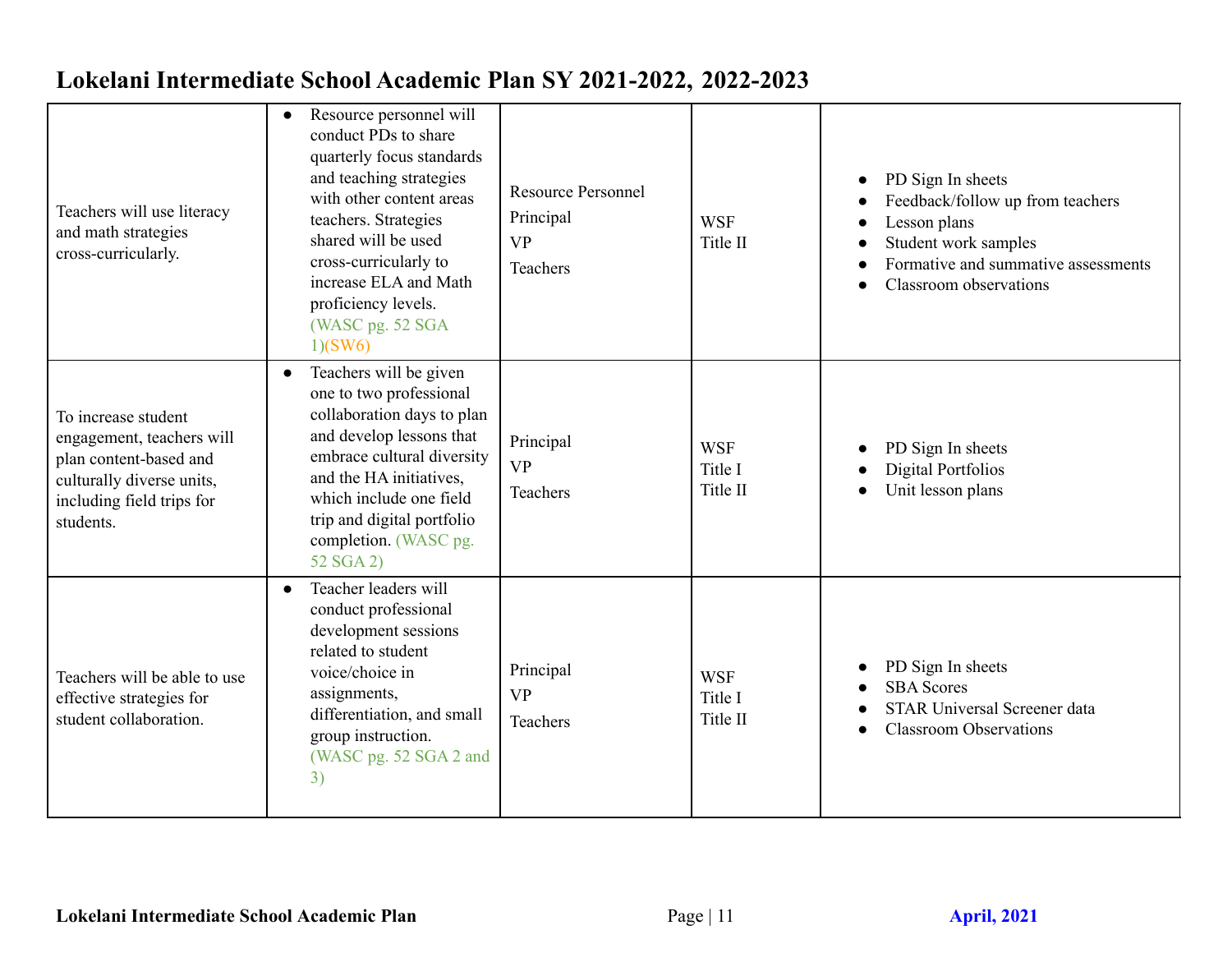| Teachers will understand and<br>utilize "Na Hopena A'o<br>HA-BREATH" Framework<br>in their teaching practices. | Partnering with the Office<br>of Hawaiian Education<br>(OHE) teachers will<br>participate in<br><b>HA-BREATH State</b><br>initiative professional<br>development to<br>implement and reflect on<br>culturally responsive<br>teaching strategies.<br>Lokelani will work with<br>$\bullet$ | Principal<br><b>VP</b><br>Teachers                                       | <b>WSF</b><br>Title I<br>Title II | PD Sign In sheets<br>Unit lesson plans<br><b>Title I FRF</b> |
|----------------------------------------------------------------------------------------------------------------|------------------------------------------------------------------------------------------------------------------------------------------------------------------------------------------------------------------------------------------------------------------------------------------|--------------------------------------------------------------------------|-----------------------------------|--------------------------------------------------------------|
|                                                                                                                | Office of Hawaiian<br>Education (OHE) to hire a<br>PTT to integrate<br>Hawaiian Studies into<br>Science, Social Studies,<br>and Elective classes                                                                                                                                         |                                                                          |                                   |                                                              |
| Teachers will know content<br>area standards and present<br>first time quality instruction.                    | Teachers will be given<br>weekly collaboration time<br>to effectively unpack the<br>standards, maintain<br>current pacing guides,<br>and share best<br>instructional practices.<br>(WASC pg. 52 SGA 2)                                                                                   | Principal<br>Vice Principal<br>Department Heads<br>Content-area teachers | N/A                               | <b>Lesson Plans</b><br>Pacing Guides<br>PD sign-in sheets    |
| Teachers will effectively<br>incorporate technology in<br>their lessons across all<br>content areas.           | Teachers leaders will<br>share ideas on how to<br>incorporate technology in<br>the classroom.                                                                                                                                                                                            | Principal<br><b>Teacher leaders</b>                                      | <b>WSF</b>                        | Pacing Guides<br><b>Lesson Plans</b>                         |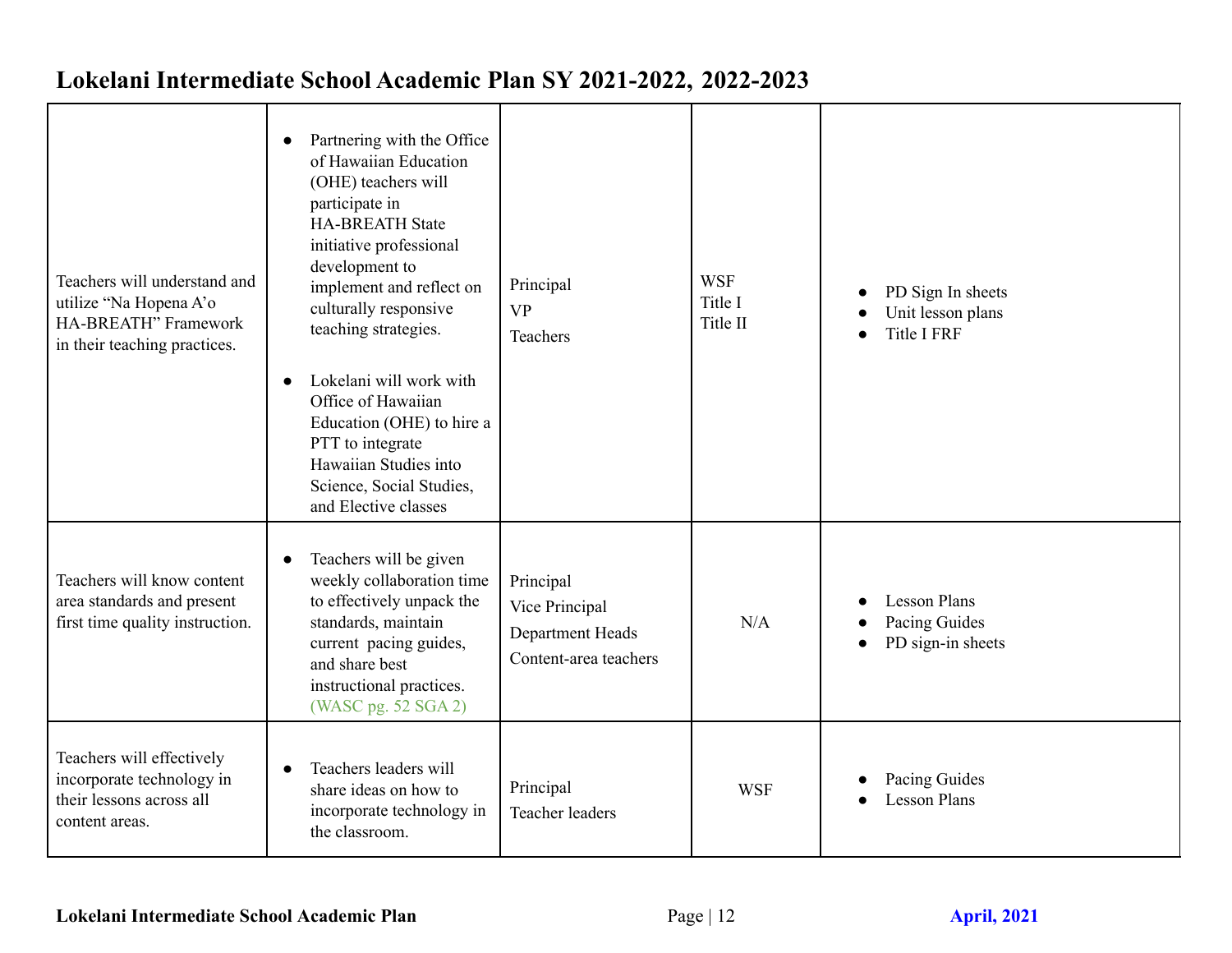| In order to reduce our<br>achievement gap for EL and<br>SPED students, teachers will<br>use inclusive practices and<br>language development<br>instructional strategies. | Teachers will participate<br>in professional<br>development sessions<br>related to various<br>co-teaching models in<br>order to promote special<br>education inclusion.<br>(WASC pg. 52 SGA 1 and<br>$2)$ (SW6)<br>Teachers will incorporate<br>$\bullet$<br>culturally responsive<br>teaching practices through<br>EL professional learning<br>sessions. (WASC pg. 52<br>SGA 4) | Principal<br>Vice Principal<br><b>Outside Resources</b> | <b>WSF</b><br>Title I<br>Title II | Staff Sign-in sheets<br>Pacing Guides<br><b>Lesson Plans</b><br><b>Title I FRF</b>   |
|--------------------------------------------------------------------------------------------------------------------------------------------------------------------------|----------------------------------------------------------------------------------------------------------------------------------------------------------------------------------------------------------------------------------------------------------------------------------------------------------------------------------------------------------------------------------|---------------------------------------------------------|-----------------------------------|--------------------------------------------------------------------------------------|
| New teachers to Lokelani<br>will be supported through a<br>range of training, mentoring,<br>and professional<br>development.                                             | Teachers new to our<br>$\bullet$<br>school will receive<br>orientation to help with<br>school policies and<br>procedures (WASC pg. 52)<br>SGA 4)<br>First year teachers will be<br>assigned a state-trained<br>teacher mentor prior to<br>the start of school year                                                                                                               | Principal<br>Vice Principal                             | <b>WSF</b><br>Title I<br>Title II | Staff Sign-in sheets<br>New teacher feedback<br>Schoolwide centralized intranet      |
| Teachers will incorporate<br>AVID strategies into their<br>content lessons to increase<br>students' proficiency levels<br>in literacy.                                   | Teachers will participate<br>in at least four AVID<br>professional development<br>sessions. (SW6)                                                                                                                                                                                                                                                                                | Principal<br>Vice Principal<br><b>AVID Coordinator</b>  | Title I                           | Staff sign-in sheets<br>Exit tickets from PD<br>Lesson plans<br>Student work samples |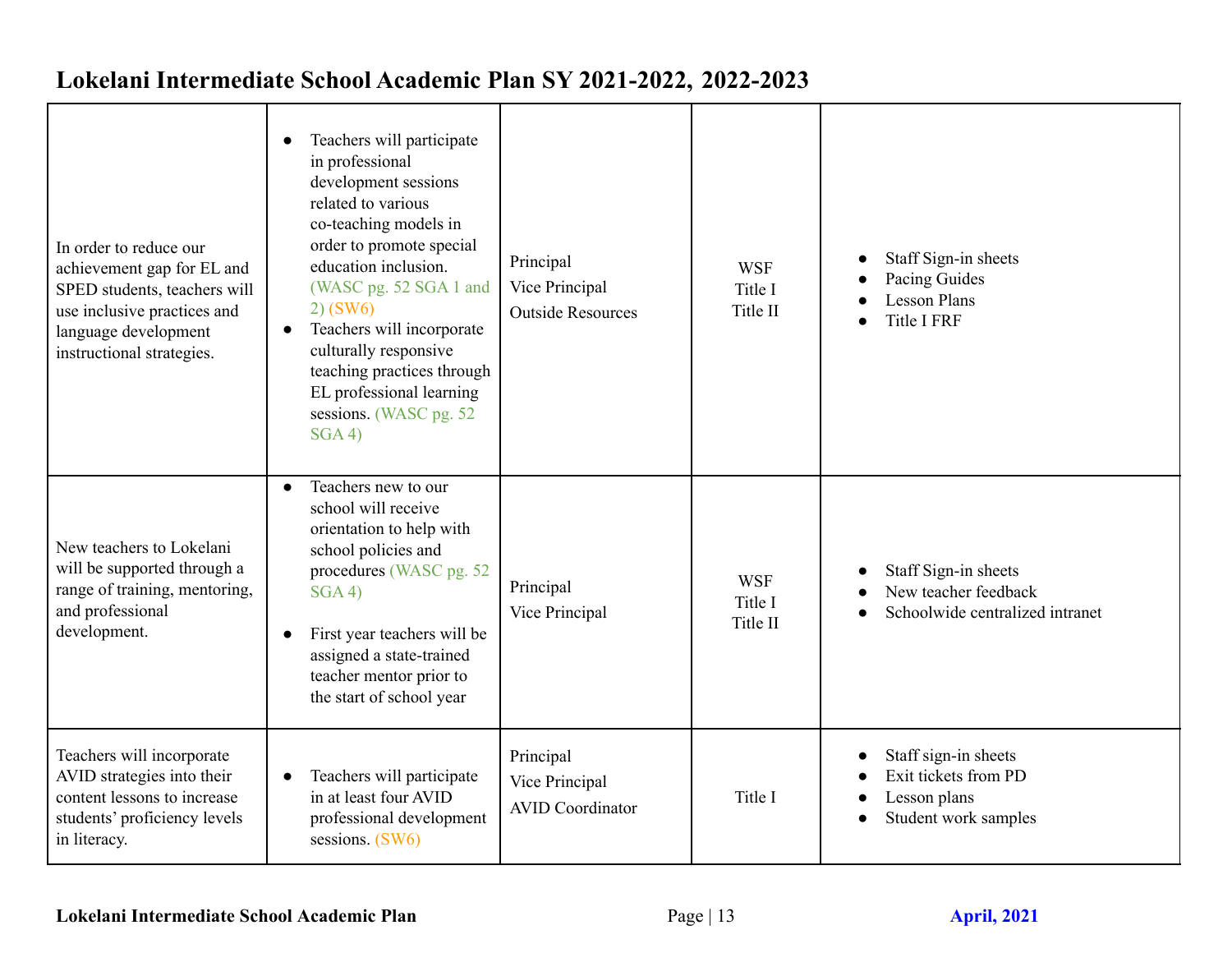| All teachers will be trained<br>and evaluated using the<br>state-wide Educator<br><b>Effectiveness System</b> | All teachers will<br>participate in Educator<br><b>Effectiveness System</b><br>training and evaluations.                                                            | Principal<br>Vice Principal | <b>WSF</b><br>Title II | Sign in sheets<br>Teacher evaluations<br>Classroom walk-throughs<br><b>SSPs</b><br>$\bullet$ |
|---------------------------------------------------------------------------------------------------------------|---------------------------------------------------------------------------------------------------------------------------------------------------------------------|-----------------------------|------------------------|----------------------------------------------------------------------------------------------|
| Teachers will align<br>curriculum with feeder<br>schools and secondary<br>schools.                            | Teachers will meet<br>annually with staff from<br>feeder schools and<br>secondary schools with<br>the purpose of bridging<br>gaps and making smooth<br>transitions. | Principal<br>Vice Principal | Title II               | Staff sign-in sheets<br>Meeting minutes                                                      |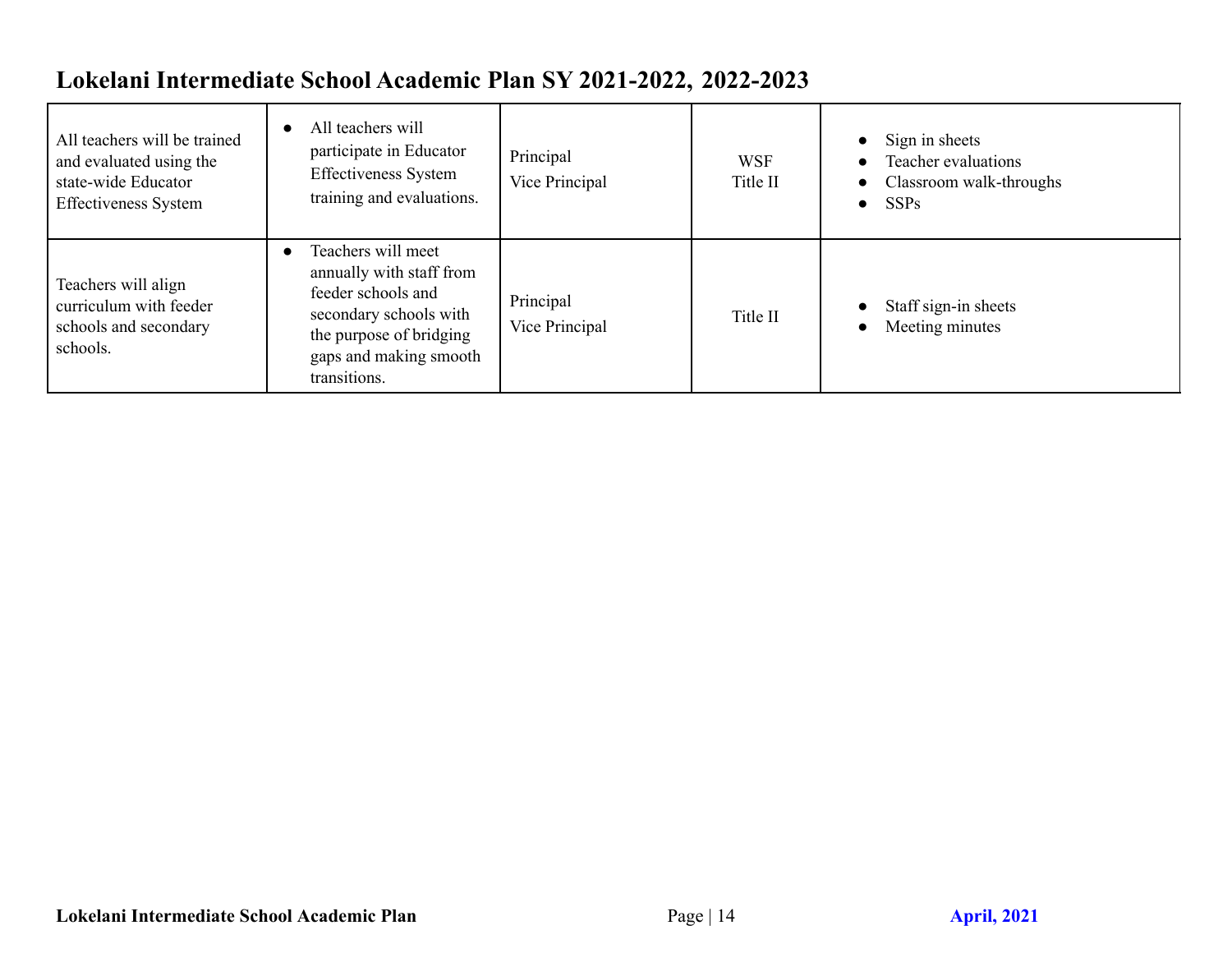**Goal 3: Successful Systems of Support. The system and culture of Lokelani Intermediate works to effectively organize financial, human, and community resources in support of student success.**

 $\Box$  Objective 1: INNOVATION: Foster innovation and scaling of effective instructional and operational practices to meet and exceed our educational *goals.*

- $\Box$  Objective 2: ADEQUATE & EXPANDED RESOURCES: Secure adequate resources to support school and community-based plans for student *success.*
- $\Box$  Objective 3: EFFICIENT & TRANSPARENT SUPPORTS: Increase efficiency and transparency of instructional and operational supports to promote *student learning and help schools while stewarding public education resources.*

#### **Outcome**

Lokelani will foster a culture of innovation to support student success and to improve our operations. We will strengthen our culture of continuous improvement and continue to improve communication to promote understanding and engagement among stakeholders. By partnering with families and our community, we can strategically use our resources to advance equity, excellence, and student learning. Students will be introduced to the different cultures represented by Lokelani families.

#### **Rationale**

Our school continues to work hard to put systems in place to support academic achievement and utilize resources to foster innovation. We will continue to monitor school-wide initiatives by collecting and analyzing data on a regular basis, increasing academic rigor and maximizing opportunities for our students to positively contribute to our community.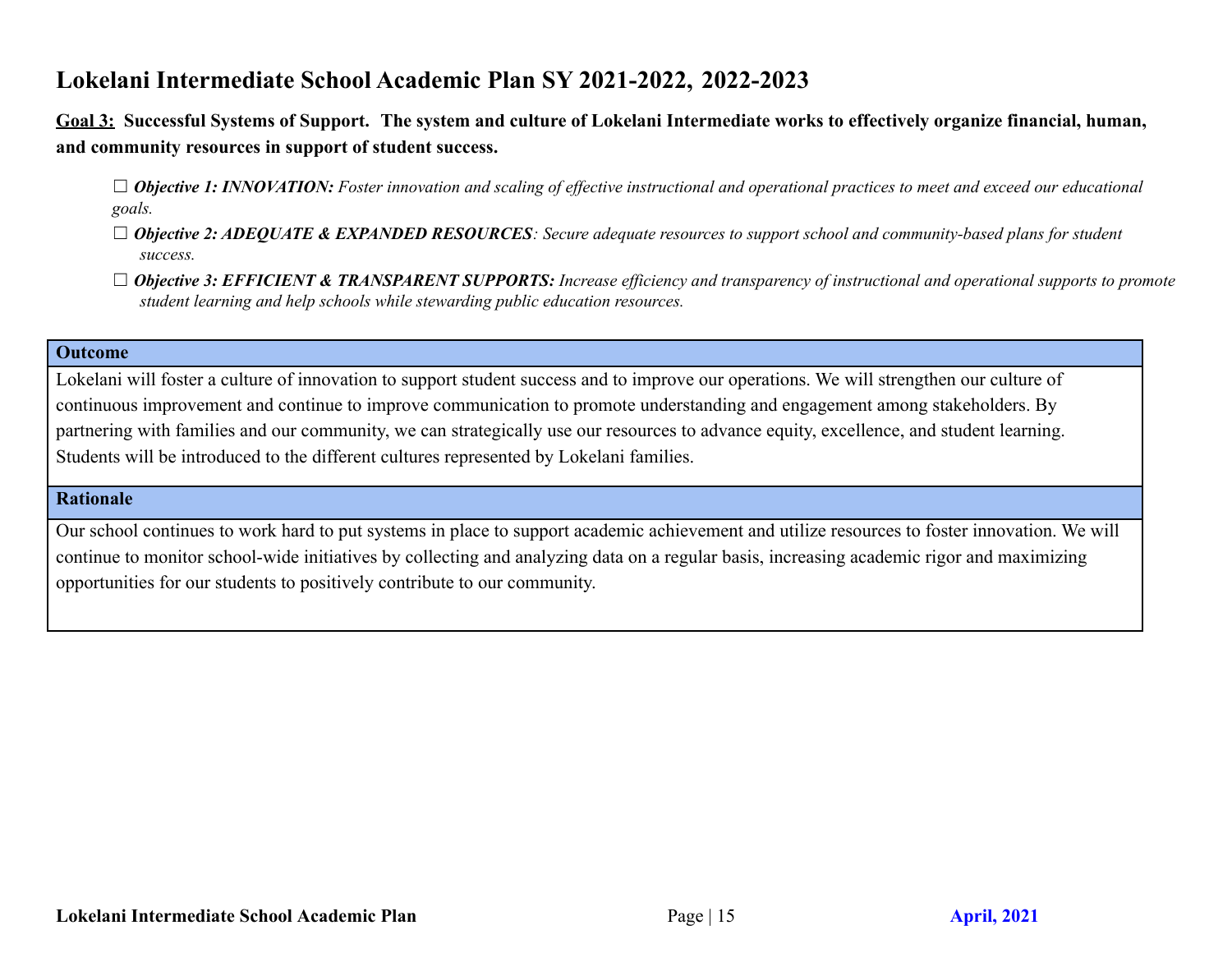| <b>Planning</b>                                                                                                          |                                                                                                                                                                                                                                                                                                                                                                                                        | <b>Funding</b>                             | <b>Interim Measures of Progress</b>                                                     |                                                                                                                                                                                                                                                                                                                                   |
|--------------------------------------------------------------------------------------------------------------------------|--------------------------------------------------------------------------------------------------------------------------------------------------------------------------------------------------------------------------------------------------------------------------------------------------------------------------------------------------------------------------------------------------------|--------------------------------------------|-----------------------------------------------------------------------------------------|-----------------------------------------------------------------------------------------------------------------------------------------------------------------------------------------------------------------------------------------------------------------------------------------------------------------------------------|
| <b>Desired Outcome</b>                                                                                                   | <b>Enabling Activities</b><br>(Indicate year(s) of implementation<br><i>in next column)</i>                                                                                                                                                                                                                                                                                                            | <b>ART Accountable</b><br>$\text{Lead}(s)$ | Source of<br><b>Funds</b><br>(Check applicable<br>boxes to indicate<br>source of funds) | Define the relevant data used to<br>regularly assess and monitor<br>progress                                                                                                                                                                                                                                                      |
| School decisions will be<br>guided by Continuous<br>School Improvement<br>data to ensure input from<br>all stakeholders. | Continuous School Improvement<br>$\bullet$<br>(CSI) groups will continue to<br>collect and analyze data in order to<br>monitor school wide initiatives and<br>improvement strategies.<br>Continuous School Improvement<br>$\bullet$<br>(CSI) groups will continue to<br>monitor, discuss, and review data<br>related to our continuous school<br>improvement processes.<br>(WASC pg. 52 SGA 5) $(SW3)$ | <b>VP</b><br><b>CSI</b> Leads<br>Steering  | N/A                                                                                     | CSI meeting minutes<br>CSI lead check in minutes<br>Data from CSI surveys<br>Universal screener (STAR)<br><b>WIDA/SBA/NGSS</b><br><b>School Quality Survey</b><br>Benchmark standard assessment<br>data<br>Walkthrough data<br>Teacher feedback<br>Teacher reflection on effectiveness<br>of professional development<br>sessions |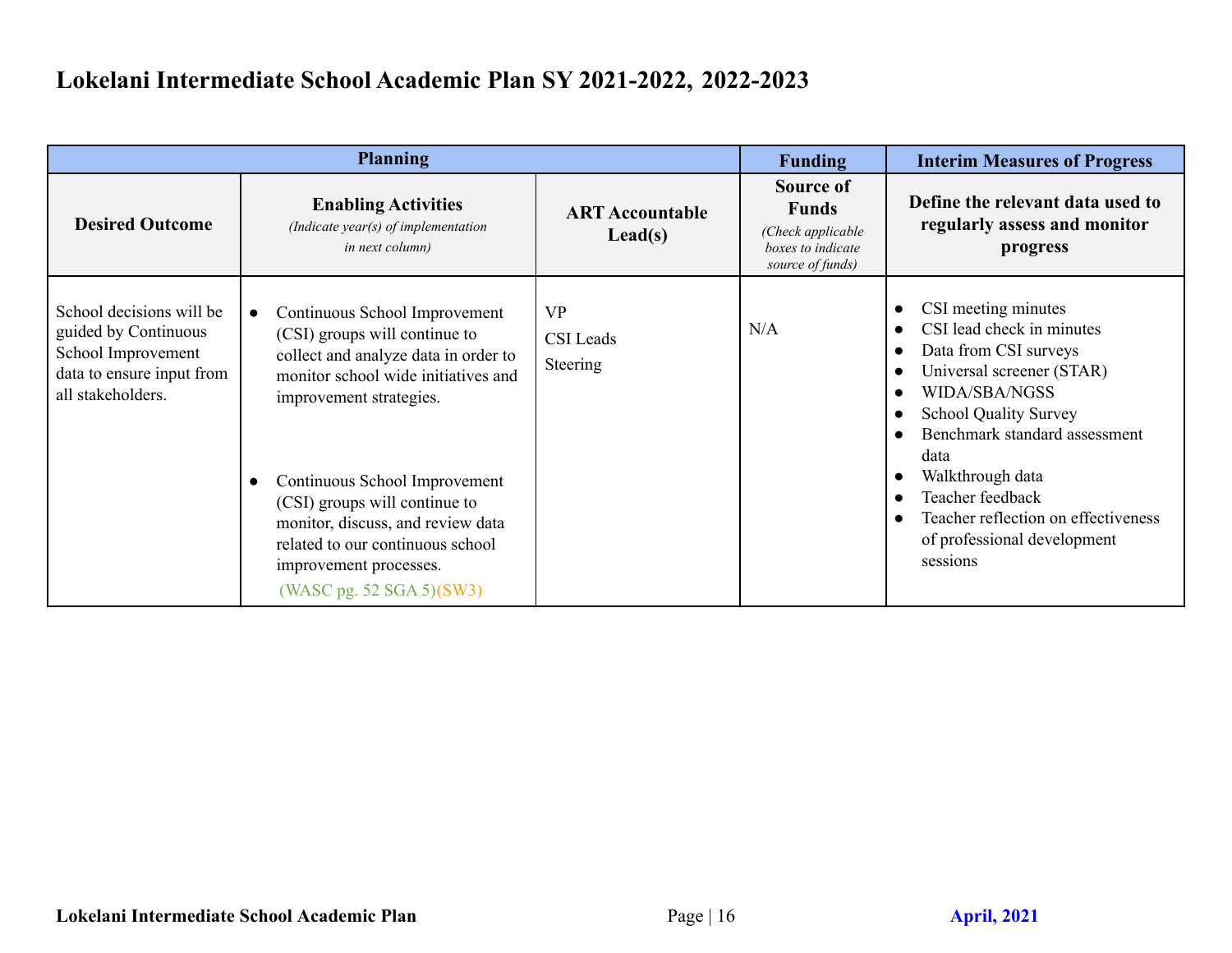| Lokelani School will<br>continue to explore<br>securing adequate<br>resources to become an<br>International<br>Baccalaureate accredited<br>school.                                                                        | Administration and a team of<br>$\bullet$<br>teachers will attend IB training as<br>offered.<br>CSI IB team will continue to<br>$\bullet$<br>research and develop IB<br>implementation timeline     | Principal<br><b>VP</b><br>CSI IB lead                           | Title I<br>Title II | <b>Title I FRF</b><br>CSI IB minutes<br><b>IB</b> implementation notes                             |
|---------------------------------------------------------------------------------------------------------------------------------------------------------------------------------------------------------------------------|-----------------------------------------------------------------------------------------------------------------------------------------------------------------------------------------------------|-----------------------------------------------------------------|---------------------|----------------------------------------------------------------------------------------------------|
| In an effort to engage<br>students, we will provide<br>opportunities to practice<br>21st century learning<br>skills and will continue<br>to explore innovative<br>ways to integrate<br>technology into our<br>curriculum. | Technology team (including student<br>representatives) will attend ISTE<br>conference as available.<br>We will continue to explore<br>offering more Computer Science<br>electives for our students. | Principal<br>Vice Principal<br>CSI Technology team<br>Registrar | Title II            | <b>CSI Technology Minutes</b><br><b>Title II FRF</b><br>Presentation after attending<br>conference |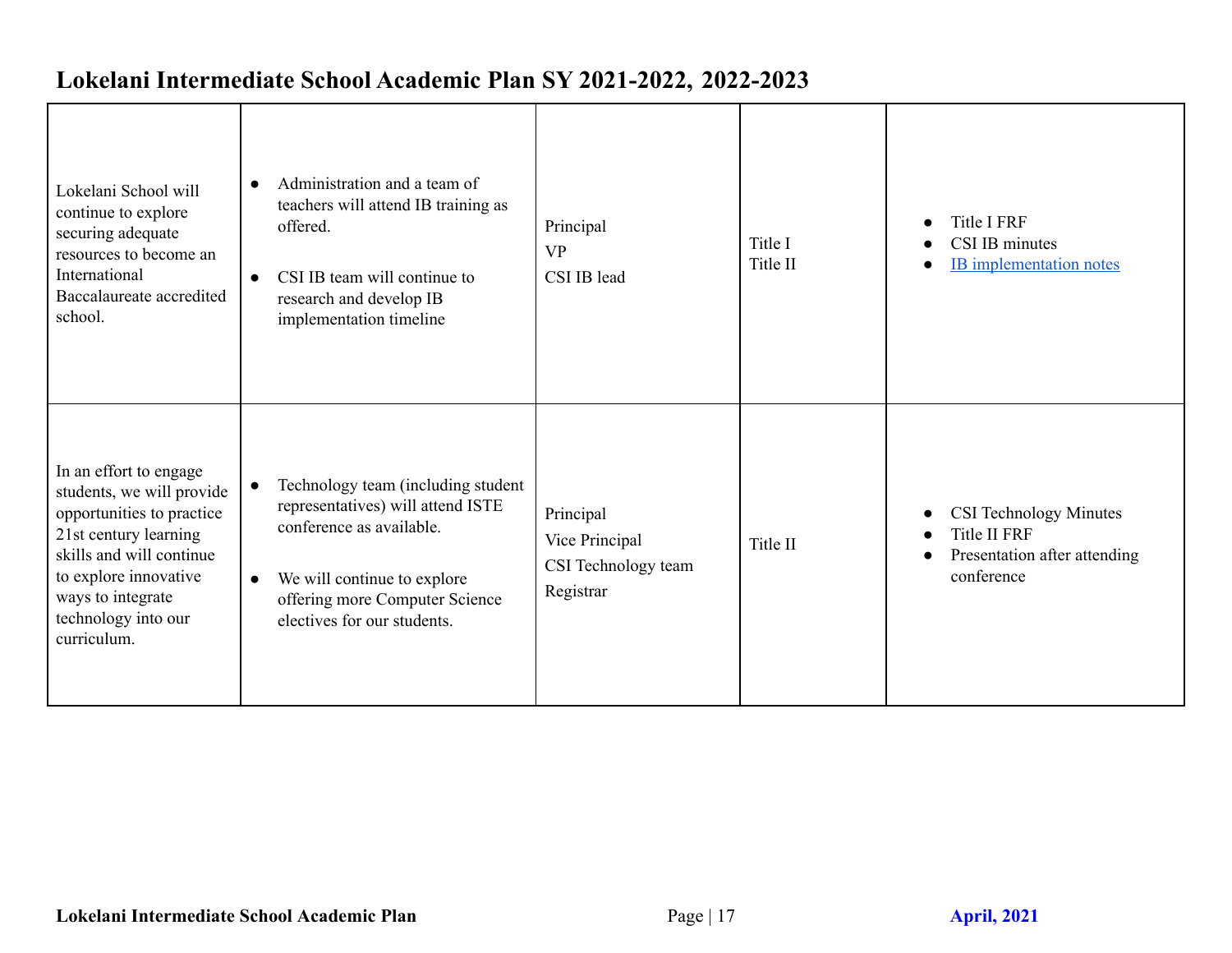| Lokelani will partner<br>with families and our<br>community in order to<br>increase transparency of<br>instructional goals and to<br>engage relationships,<br>resources, and expertise<br>to support student<br>success. | Parent and Community Nights will<br>$\bullet$<br>be held at least once per semester.<br>(WASC pg. 52 SGA 5) (SW7)<br>We will continue to encourage<br>parents and community members to<br>attend monthly School Community<br>Council meetings.<br>(WASC pg. 52 SGA 5) (SW4)<br>(SW5) (SW7) | Principal<br><b>PCNC</b><br><b>SCC</b>     | Title I<br>Other | Parent newsletters<br>School social media sites<br>Sign in sheets<br>Parent/community feedback<br>from events |
|--------------------------------------------------------------------------------------------------------------------------------------------------------------------------------------------------------------------------|--------------------------------------------------------------------------------------------------------------------------------------------------------------------------------------------------------------------------------------------------------------------------------------------|--------------------------------------------|------------------|---------------------------------------------------------------------------------------------------------------|
| Students will be engaged<br>in anti-racist education<br>and diversity, equity and<br>inclusion activities.                                                                                                               | School will provide opportunity for<br>students, families and community<br>members to showcase their<br>culture/identity and educate<br>students on diversity, equity and<br>inclusion.<br>(WASC pg. 52 SGA 5)(SW7)                                                                        | Principal<br>Vice Principal<br><b>PCNC</b> | Title I<br>Other | Parent newsletters<br>School social media sites<br>Sign in sheets<br>Parent/community feedback<br>from events |

**[WASC](https://docs.google.com/document/d/1pASSFR9grZcdzqzZ3pAH-bTaPYBnNwoQCExAtB-FcBE/edit) Self Study 2020**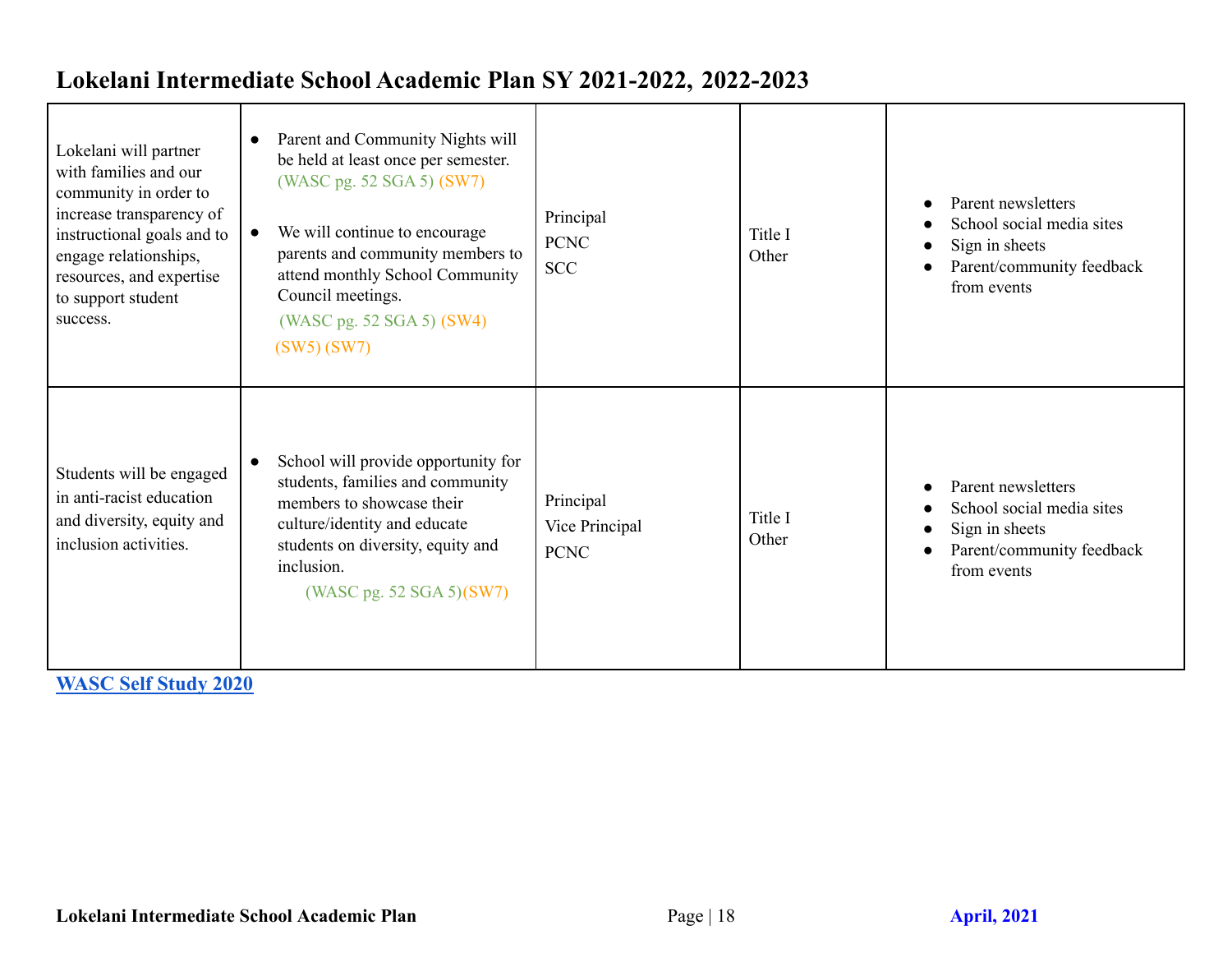**School Name: Lokelani Intermediate School Date: 5-14-2021** 

#### **Directions:**

- **1. All schoolwide (SW) program plan requirements must be addressed in the AcPlan and/or through other evidence.**
- **2. Within the AcPlan, label locations where SW program plan requirements are addressed, if applicable (e.g. SW 5, SW 6, SW 7).**
- **3. On this document, summarize locations in the AcPlan and other evidence that SW program plan requirements are addressed.**

| <b>SW Program Plan Requirements (ESSA 1114(b))</b>                                                                                                                                                                                                                                                                                                                                         | <b>Location in the AcPlan</b><br>where the SW Program Plan<br><b>Requirement is addressed</b><br>(e.g. page #, section) | Other evidence that the SW<br><b>Program Plan Requirement is</b><br>addressed<br>(e.g. CNA, SCC Assurances) |
|--------------------------------------------------------------------------------------------------------------------------------------------------------------------------------------------------------------------------------------------------------------------------------------------------------------------------------------------------------------------------------------------|-------------------------------------------------------------------------------------------------------------------------|-------------------------------------------------------------------------------------------------------------|
| <b>SW 1:</b> The school's Academic Plan is based on a comprehensive needs<br>assessment of the entire school that takes into account information on the<br>academic achievement of children in relation to the challenging State academic<br>standards, particularly the needs of those children who are failing, or are at-risk<br>of failing to meet the challenging academic standards. | AcPlan p3, section 2<br>ACPlan p5, section 3<br>AcPlan p7, section 3                                                    | Submitted Comprehensive Needs<br>Assessment in the form our our<br>WASC Self Study report                   |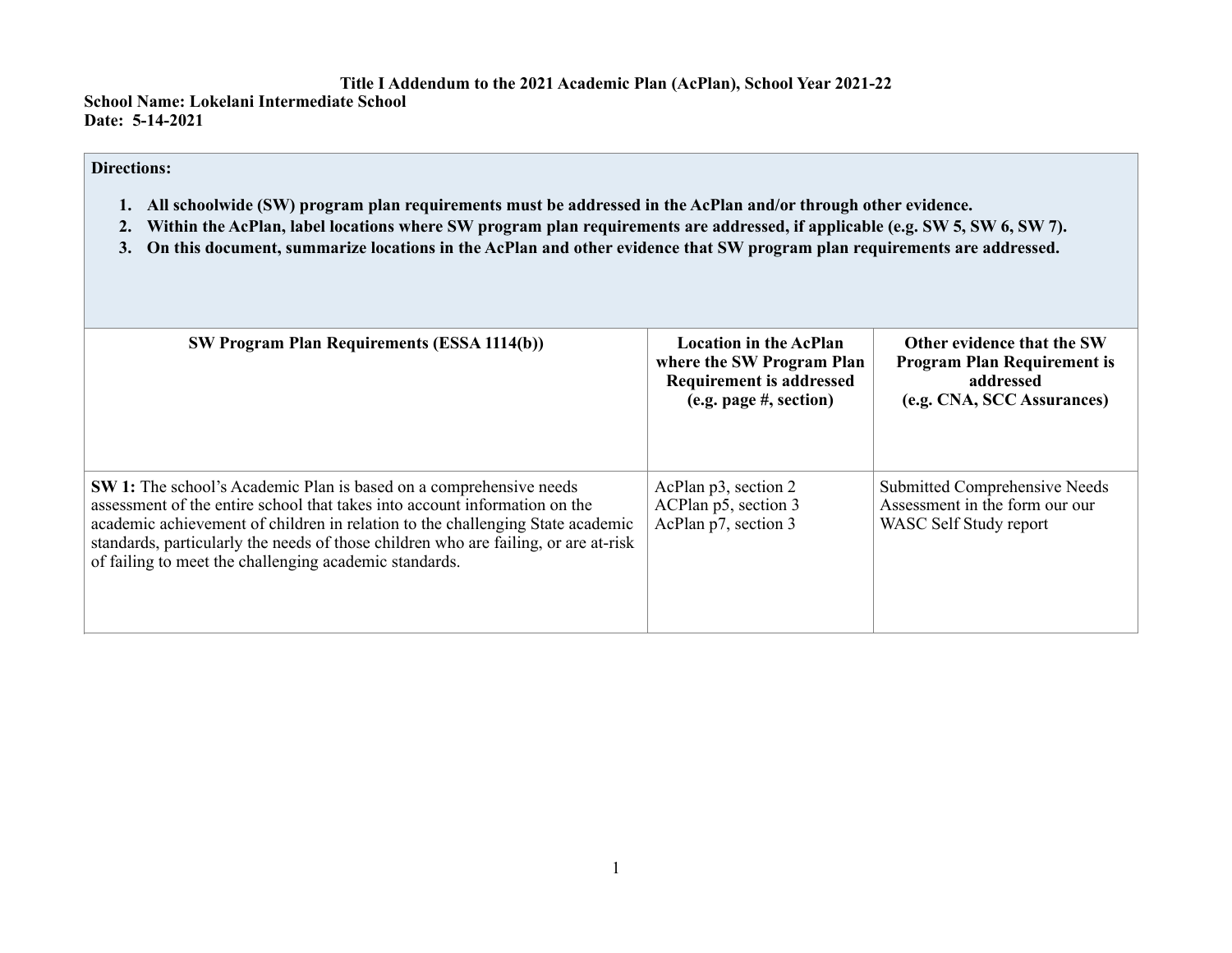| SW 2: The school's Academic Plan is developed with the involvement of<br>parents and other members of the community to be served and individuals who<br>will carry out such plan, including teachers, principals, other school leaders,<br>paraprofessionals, complex area staff, to the extent feasible, and if appropriate,<br>specialized instructional support personnel, technical assistance providers,<br>school staff, if the plan relates to a secondary school, students, and other<br>individuals as determined by the school. | AcPlan p1, entire page<br>AcPlan p#2 lists leads of<br>FOL/CSI groups that analyzed<br>information and helped create<br>Self Study<br>AcPlan $p\#1$ includes link to<br>WASC 2020 Self Study report                                     | <b>SCC Assurances submitted</b>                                                                                         |
|-------------------------------------------------------------------------------------------------------------------------------------------------------------------------------------------------------------------------------------------------------------------------------------------------------------------------------------------------------------------------------------------------------------------------------------------------------------------------------------------------------------------------------------------|-----------------------------------------------------------------------------------------------------------------------------------------------------------------------------------------------------------------------------------------|-------------------------------------------------------------------------------------------------------------------------|
| SW 3: The school's Academic Plan and its implementation shall be regularly<br>monitored and revised as necessary based on student needs to ensure that all<br>students are provided opportunities to meet the challenging State academic<br>standards                                                                                                                                                                                                                                                                                     | AcPlan p3, sec 1, 3<br>AcPlan p16, sec 1<br>"Continuous School<br>Improvement (CSI) groups<br>will continue to collect and<br>analyze data in order to<br>monitor school wide<br>initiatives and improvement<br>strategies              | WASC Self-Study report submitted<br>to district.<br>Steering Committee reviewed and<br>updated Academic Plan on 4/13/21 |
| SW 4: The school's Academic Plan is available to the Hawaii Department of<br>Education, parents, and the public and the information contained in such plan is<br>in an understandable and uniform format and, to the extent practicable,<br>provided in a language that the parents can understand.                                                                                                                                                                                                                                       | AcPlan p18, sec 1<br>Lokelani will partner with<br>families and our community in<br>order to increase transparency<br>of instructional goals and to<br>engage relationships,<br>resources, and expertise to<br>support student success. | AcPlan reviewed by SCC 4/15/21<br>Uploaded to website 4/16/21                                                           |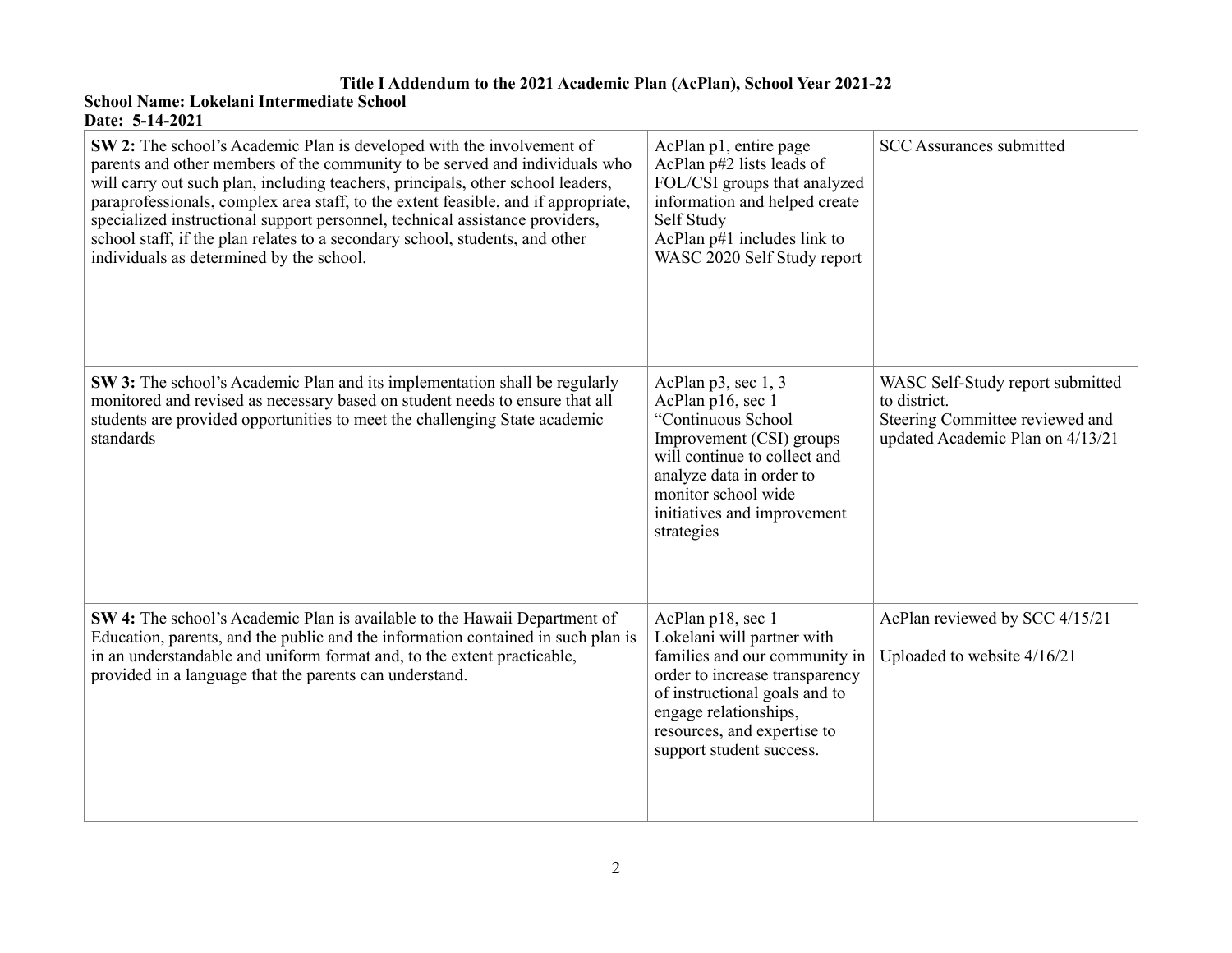| <b>SW 5:</b> If appropriate and applicable, the Academic Plan is developed in<br>coordination and integration with other federal, state, and local services,<br>resources, and programs (e.g., programs supported under this Act, violence<br>prevention programs, nutrition programs, housing programs, Head Start<br>programs, adult education programs, career and technical education programs,<br>and schools implementing comprehensive support and improvement activities<br>or targeted support and improvement activities). | AcPlan p6, sec 2<br>Honors classes will be offered<br>to students who exceeded<br>proficiency in Literacy, Math<br>and Science.<br>AVID and Honors classes will<br>be incorporated into the<br>curriculum at each grade level. | Lokelani implements AVID school<br>wide. AVID PD's are presented<br>throughout school year. AVID<br>school plan submitted to state. |
|--------------------------------------------------------------------------------------------------------------------------------------------------------------------------------------------------------------------------------------------------------------------------------------------------------------------------------------------------------------------------------------------------------------------------------------------------------------------------------------------------------------------------------------|--------------------------------------------------------------------------------------------------------------------------------------------------------------------------------------------------------------------------------|-------------------------------------------------------------------------------------------------------------------------------------|
|--------------------------------------------------------------------------------------------------------------------------------------------------------------------------------------------------------------------------------------------------------------------------------------------------------------------------------------------------------------------------------------------------------------------------------------------------------------------------------------------------------------------------------------|--------------------------------------------------------------------------------------------------------------------------------------------------------------------------------------------------------------------------------|-------------------------------------------------------------------------------------------------------------------------------------|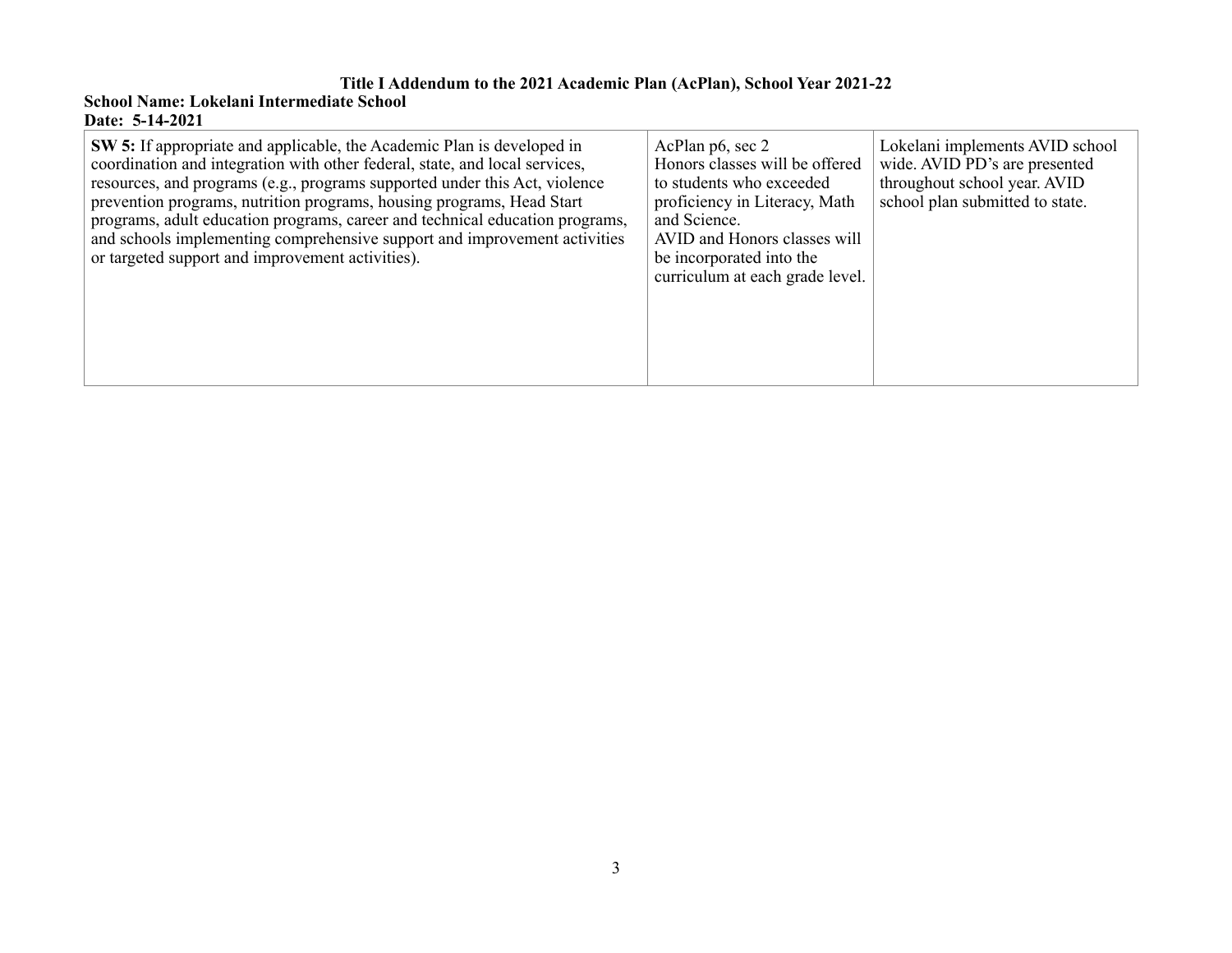| SW 6: The Academic Plan includes a description of the strategies that the<br>school will be implementing to address school needs, including a description of<br>how such strategies will-<br>(i) provide opportunities for all children, including each of the subgroups of<br>students (i.e. economically disadvantaged, major racial and ethnic groups,<br>children with disabilities, English learners) to meet the challenging State<br>academic standards;                                                                                                                                                                                                                                                                                                                                                                                                                                                                                                                            | AcPlan p5, sec 1<br>Students with special needs<br>will receive standards-based<br>specialized instruction in the<br>least restrictive environment,<br>using supplementary aids and<br>supports and inclusive<br>practices.                                                                                     | School incorporates Third Quest<br>Reading Program under the<br>direction of BKM Resource team<br>LIS Implements AVID program<br>school-wide<br>School offers honor's classes in<br>Math, ELA and Science                                |
|--------------------------------------------------------------------------------------------------------------------------------------------------------------------------------------------------------------------------------------------------------------------------------------------------------------------------------------------------------------------------------------------------------------------------------------------------------------------------------------------------------------------------------------------------------------------------------------------------------------------------------------------------------------------------------------------------------------------------------------------------------------------------------------------------------------------------------------------------------------------------------------------------------------------------------------------------------------------------------------------|-----------------------------------------------------------------------------------------------------------------------------------------------------------------------------------------------------------------------------------------------------------------------------------------------------------------|------------------------------------------------------------------------------------------------------------------------------------------------------------------------------------------------------------------------------------------|
| (ii) use methods and instructional strategies that strengthen the academic<br>program in the school, increase the amount and quality of learning time, and<br>help provide an enriched and accelerated curriculum, which may include<br>programs, activities, and courses necessary to provide a well-rounded<br>education; and<br>(iii) address the needs of all children in the school, but particularly the needs of<br>those at risk of not meeting the challenging State academic standards, through<br>activities which may include—<br>(I) counseling, school-based mental health programs, specialized<br>instructional support services, mentoring services, and other<br>strategies to improve students' skills outside the academic subject<br>areas;                                                                                                                                                                                                                           | AcPlan p5, sec 2<br>English learners will receive<br>content-based ESL and<br>sheltered instruction in classes<br>with their peers. Pull-out<br>support will be provided<br>during an elective class to<br>students who are entering or<br>emerging on the WIDA<br><b>Access Assessment</b><br>AcPlan p6, sec 2 | School offers Spanish II for high<br>school credit<br>School offers Geometry for high<br>school credit<br>School offers "Kupa'a" alternative<br>learning environment for students<br>unable to attend school in general ed<br>population |
| (II) preparation for and awareness of opportunities for postsecondary<br>education and the workforce, which may include career and<br>technical education programs and broadening secondary school<br>students' access to coursework to earn postsecondary credit while<br>still in high school (such as Advanced Placement, International<br>Baccalaureate, dual or concurrent enrollment, or early college high<br>schools);<br>(III) implementation of a schoolwide tiered model to prevent and address<br>problem behavior, and early intervening services, coordinated with<br>similar activities and services carried out under the Individuals with<br>Disabilities Education Act (20 U.S.C. 1400 et seq.);<br>professional development and other activities for teachers,<br>(IV)<br>paraprofessionals, and other school personnel to improve<br>instruction and use of data from academic assessments, and to<br>recruit and retain effective teachers, particularly in high-need | Students who scored level 1 or<br>2 on the SBA in Literacy with<br>below grade level reading<br>fluency will be offered a<br>reading intervention elective.<br>AcPlan p5, sec 1<br>AcPlan p6, sec 2, sec 3                                                                                                      |                                                                                                                                                                                                                                          |
| subiects: and                                                                                                                                                                                                                                                                                                                                                                                                                                                                                                                                                                                                                                                                                                                                                                                                                                                                                                                                                                              |                                                                                                                                                                                                                                                                                                                 |                                                                                                                                                                                                                                          |